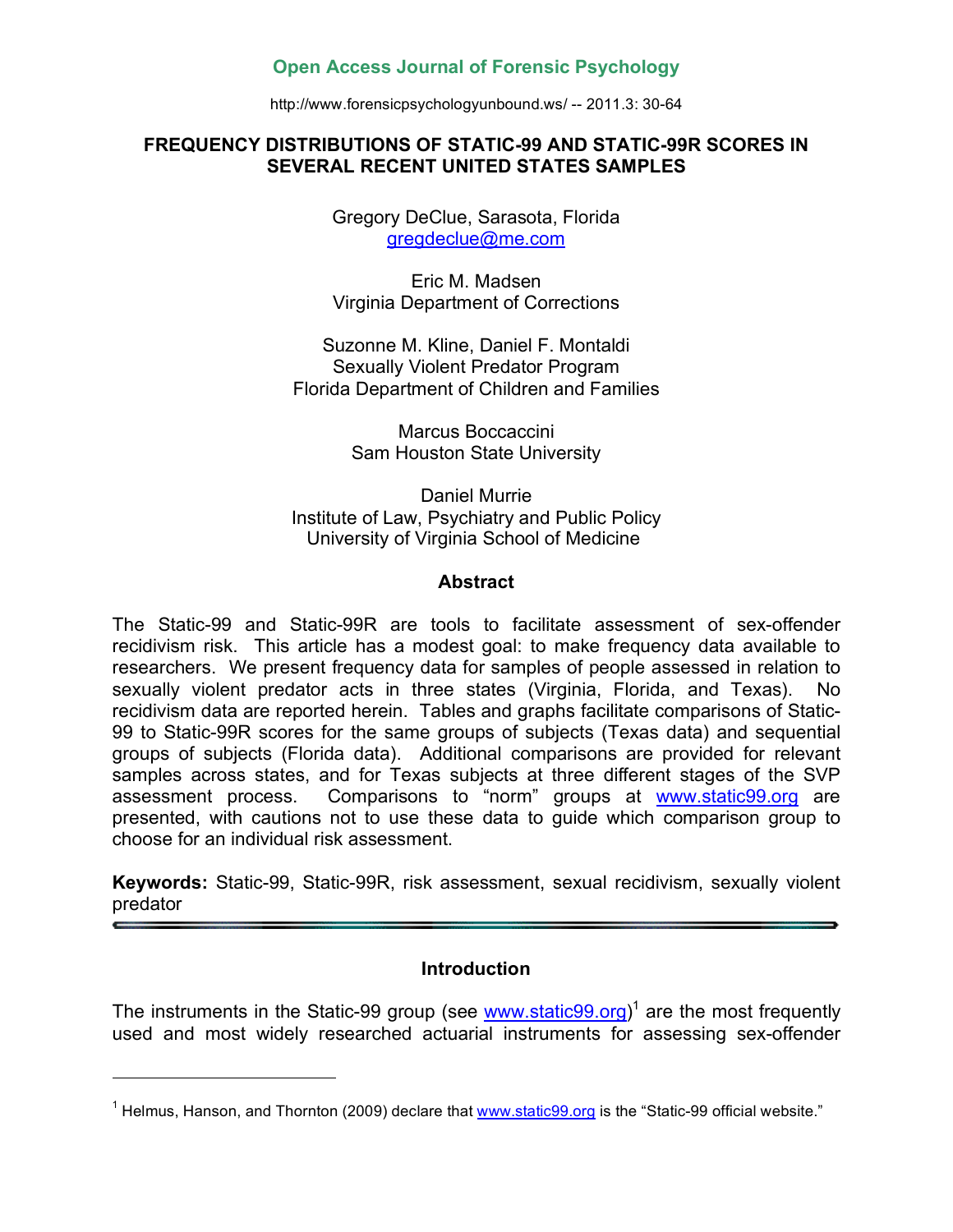recidivism risk (Helmus, Hanson, & Thornton, 2009). The Static-99 includes 10 items assessing static, historical factors (such as offense history, marital history, and victim gender). The predictive accuracy of the Static-99 was originally expressed in terms of relative risk (Hanson & Thornton, 2000). Relative risk refers to an offender's risk level compared to other offenders. Correlation coefficients, Area-under-the-Curve values (AUC), mean differences (Cohen's *d*), and regression coefficients have been used to identify the accuracy of relative-risk estimates (Helmus, 2009; Helmus, Hanson, & Thornton, 2009).

A revised version, Static-99R, was developed in 2009. Up-to-date overviews of both instruments, along with links to research, coding rules, etc., are readily available at www.static99.org. Because those resources are frequently updated, we encourage readers to utilize that website for background understanding of the instruments, beyond the following excerpt from "Static-99R Reporting Template: Routine Samples" at www.static99.org:

Static-99R . . . is an actuarial measure of relative risk for sexual offense recidivism. Given that Static-99R was found to fully incorporate the relationship between age at release and sexual recidivism, whereas the original Static-99 scale did not (Helmus, 2009), the developers of Static-99 recommend that the revised version of the scale (Static-99R) replace Static-99 in all contexts where it is used. Static-99R has shown moderate accuracy in ranking offenders according to their relative risk for sexual recidivism. . . . There have been a large number of studies examining the absolute sexual recidivism rates associated with Static-99 scores. Helmus (2009) combined 28 Static-99 replication studies and was able to calculate Static-99R scores for 23 of these samples. The samples (*n* = 8,139) were drawn from Canada, the United States, United Kingdom, western Europe and New Zealand. Recidivism was defined as charges in about half of these studies and as convictions in the other half. . . . Although the relative risk was consistent across studies, the observed recidivism base rates varied considerably across samples based on factors not measured by Static-99R. . . . In applying the recidivism norms it is ideal to use local norms that are applicable to the group of offenders to which this offender most closely resembles. Given that these norms are not often available, the routine sample will usually reflect the most appropriate recidivism rates as they are representative of typical sex offenders in correctional systems.

Although, as mentioned above, the Static-99R samples include 8,139 subjects, the routine sample, which "will usually reflect the most appropriate recidivism rates" (see above), consisted of 2,406 subjects. Just over half of them (1,278) were Swedish samples. The routine samples include only two U.S. samples (Bartosh, Garby, Lewis, & Gray, 2003; Epperson, 2003), totaling 240 subjects. Only one of those two studies (Bartosh et al., 2003) has been published in a peer-reviewed journal. If an evaluator in a sexually violent predator (SVP) case in the United States uses the Static-99R as a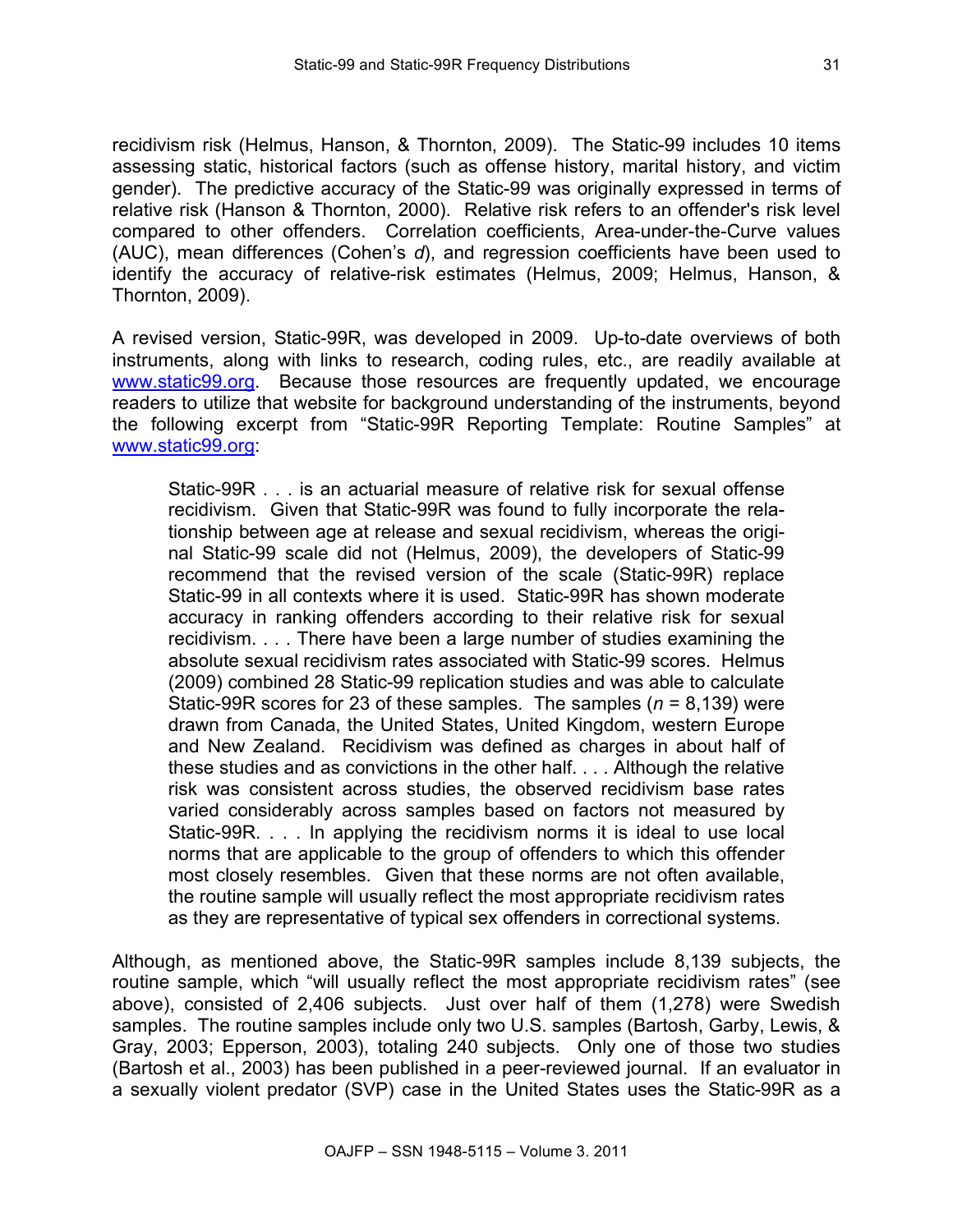risk-assessment tool, a fair question would be, "How many subjects in the routine comparison group were (a) released from a U.S. prison and (b) included in a research study that was described in detail in a peer-reviewed publication?" The answer is "90."

Although many conclusions regarding risk for sexual recidivism require research that has not yet been completed in the United States, various state agencies have been compiling meaningful data on the Static-99 for over a decade. In this article, we report frequency distributions for Static-99 and Static-99R for several U.S. states. For some samples, it has been possible to retrospectively score the Static-99R from existing databases.

Data presented here do not show recidivism rates. We strongly encourage readers to pay close attention to the descriptions of the research samples, as there is considerable variation across samples.

#### **Method and Results**

#### **Virginia**

l

In April 2003, Virginia implemented a systematic risk-assessment process to assess sexual offenders who are nearing release and who meet specific statutory criteria. Virginia Code 37.2-900 – 920 specifies that offenders serving time for a predicate sex offense are screened using the Static-99 $2$  prior to their release, to determine if they appear to meet the definition of a sexually violent predator. Cut-off scores are currently being used to determine which cases are referred for a full evaluation. Scorers are psychologists in the Sex Offender Screening and Assessment Unit who have been specifically trained to extract and collect information and score the instruments with particular rigor. One Static-99 is completed per offender for these purposes. The Static-99 is also used to screen offenders for sex-offender programming. The summary below includes only those Static scores derived for the purposes of the Sexually Violent Predator Act for offenders with release dates between July 2006 and March 2011.

Table 1 presents Static-99 scores for sex offenders with release dates from July 2006 through March 2011. This is a prison sample that has not been pre-selected, other than the fact that each has been convicted of a qualifying sexual offense.

<sup>&</sup>lt;sup>2</sup> Virginia began using the Static-99 for this purpose in July 2006. Before that, the Rapid Risk for Sex Offender Recidivism (RRASOR; Hanson & Thornton, 2000) was used.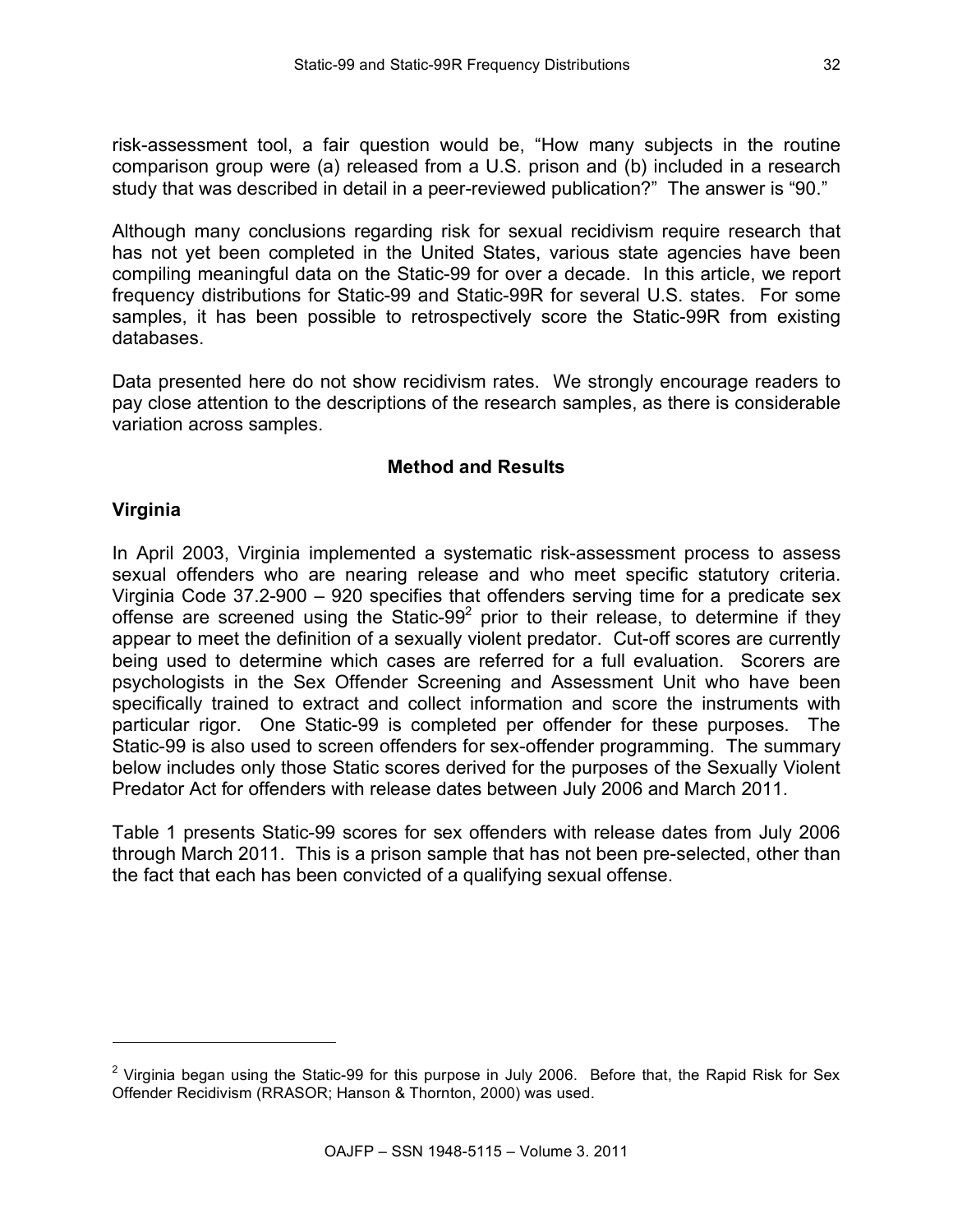#### Table 1

| Score          | N    | $\%$  |
|----------------|------|-------|
| ი              | 266  | 9.7   |
| 1              | 430  | 15.7  |
| $\overline{2}$ | 547  | 20.0  |
| 3              | 539  | 19.7  |
| 4              | 368  | 13.5  |
| 5              | 252  | 9.2   |
| 6              | 178  | 6.5   |
| 7              | 105  | 3.8   |
| 8              | 33   | 1.2   |
| 9              | 13   | 0.5   |
| 10             | 1    | 0.0   |
| 11             | ŋ    | 0.0   |
| 12             | ∩    | 0.0   |
| <b>Totals</b>  | 2732 | 100.0 |

Static-99 Scores for Sex Offenders Nearing Release from Virginia Prisons (VA)

# **Florida**

l

Florida's Sexually Violent Predator Program (SVPP) was created by the Florida Legislature in 1998 as part of the Involuntary Civil Commitment of Sexually Violent Predators Act, Chapter 394, Part V, Florida Statutes. In order to administer the Act, the program implemented a multistage, systematic evaluation process to assess offenders nearing release from correctional, juvenile, or state hospital settings.

For all referrals to SVPP, a master's level program staff member examines each offender file and gathers additional information that may be relevant to SVP criteria. Completed files are then screened by members of the SVPP Multidisciplinary Team; these are licensed psychologists with specialized training in sex-offender assessment.<sup>3</sup> The purpose of the screening is to make a preliminary determination of whether the individual appears to meet the statutory criteria for involuntary civil commitment as a Sexually Violent Predator (SVP). It is during this stage that certain offenders are recommended for a more comprehensive SVP evaluation by a field evaluator. Field evaluators are licensed psychologists or psychiatrists in independent practice with specialized training and experience in sex-offender risk assessment who are contracted with the program to: (a) meet with the referred offender and offer a clinical interview (which the offender can accept or decline); (b) complete a comprehensive SVP

 $3$  According to Florida Administrative Rule 65E-25, the multidisciplinary team consists of "the licensed psychologist(s) or psychiatrist(s) who conduct the initial assessment or who review the complete assessment and evaluation file, and, if a clinical evaluation is conducted, the licensed psychologist(s) or psychiatrist(s) who perform the clinical evaluation."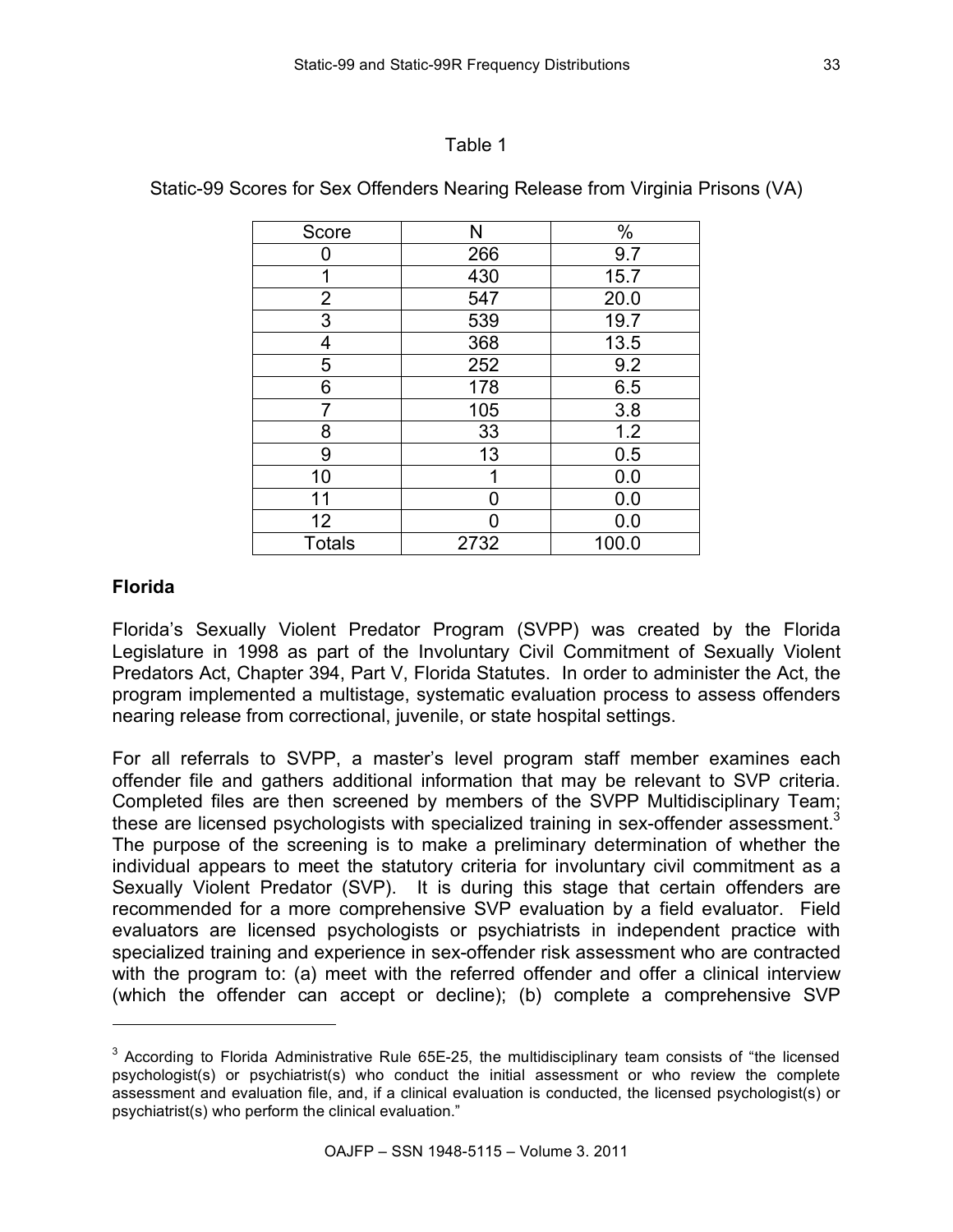evaluation<sup>4</sup>; and, (c) render an opinion as to whether the offender appears to meet statutory criteria for commitment as a sexually violent predator.

In Florida, an offender referred for a face-to-face assessment will receive at least one full evaluation from a licensed psychologist or psychiatrist under contract with SVPP. If an evaluator expresses the affirmative opinion that an offender meets SVP criteria, that offender is then referred to a second evaluator. Individuals receiving a negative opinion (does not meet criteria) may or may not be referred for additional evaluation. The SVPP Multidisciplinary Team reviews all evaluations and makes recommendations to the State Attorneys as to whether or not to file a civil commitment petition.

Approximately 10% of all cases referred to SVPP are referred for a face-to-face evaluation. The Multidisciplinary Team recommends commitment for approximately 4% of all cases referred to SVPP. Approximately 2% of all referrals to SVPP result in courtordered civil commitment. Most offenders found to be Sexually Violent Predators by the courts are committed to the Florida Civil Commitment Center (FCCC). In a smaller number of cases, the court approves a settlement agreement involving conditional release. Conditional release agreements typically involve the court issuing a commitment order, but simultaneously suspending that order so that the individual has an opportunity to demonstrate compliance with terms and conditions.

Each full evaluation includes actuarial risk assessment. Evaluators used the Static-99 until its developers recommended use of the Static-99R. Only evaluated offenders have Static-99 (or 99R) scores. Since the inception of the program, 3,426 offenders have been evaluated face-to-face. The SVPP database includes data regarding more than one evaluation, and therefore more than one Static-99 or Static-99R score. Here, for offenders who have received more than one score, we report their average score on the Static-99 (Table 2) or Static-99R (Table 3).

l

 $4$  Use of the Static-99 is mandated by the program and Florida Administrative Code 65E-25. See https://www.flrules.org/gateway/ChapterHome.asp?Chapter=65E-25. Prior to October 2009, the program employed the STATIC-99. Since that time, the program has changed to the Static-99R.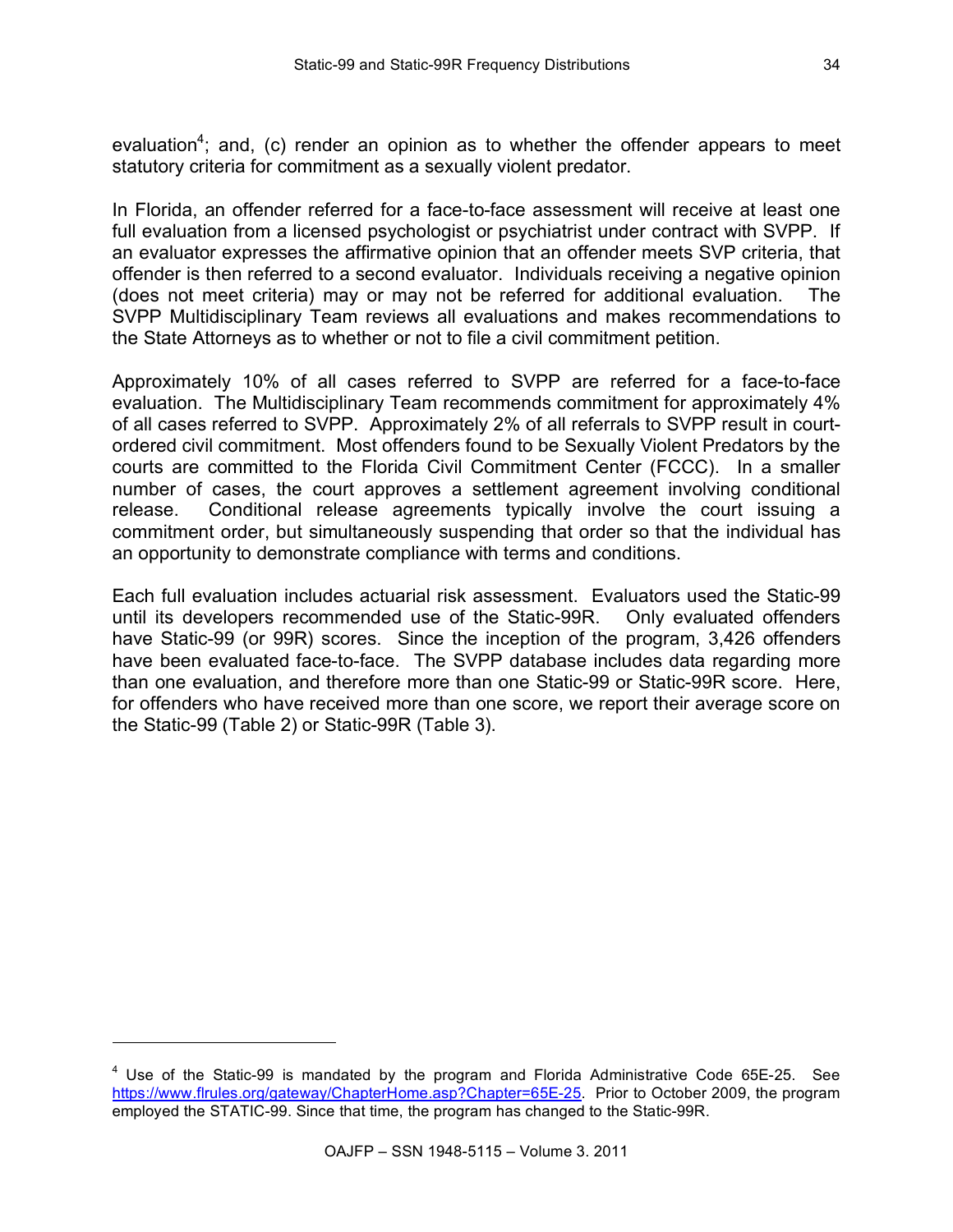Table 2 presents Static-99 scores for those sex offenders nearing release from secure confinement (in most cases, prison) who have been screened by members of SVPP's multidisciplinary team and have been referred for a more comprehensive SVP evaluation by a field evaluator. The evaluations of the subjects in Table 2 were conducted during the years 1999-2009.

#### Table 2

Static-99 Scores for Florida Sex Offenders Whose Files Have Been Screened and Who are Recommended for Comprehensive SVP Evaluation (FL Eval)

| Score          | Frequency | %    |
|----------------|-----------|------|
| ი              | 20        | 0.7  |
| 1              | 92        | 3.3  |
| $\overline{2}$ | 190       | 6.8  |
| 3              | 356       | 12.8 |
| 4              | 488       | 17.5 |
| 5              | 476       | 17.1 |
| 6              | 460       | 16.5 |
| 7              | 365       | 13.1 |
| 8              | 239       | 8.6  |
| 9              | 83        | 3.0  |
| 10             | 18        | 0.6  |
| 11             | 1         | 0.0  |
| 12             | 0         | 0.0  |
| <b>Totals</b>  | 2,788     | 100  |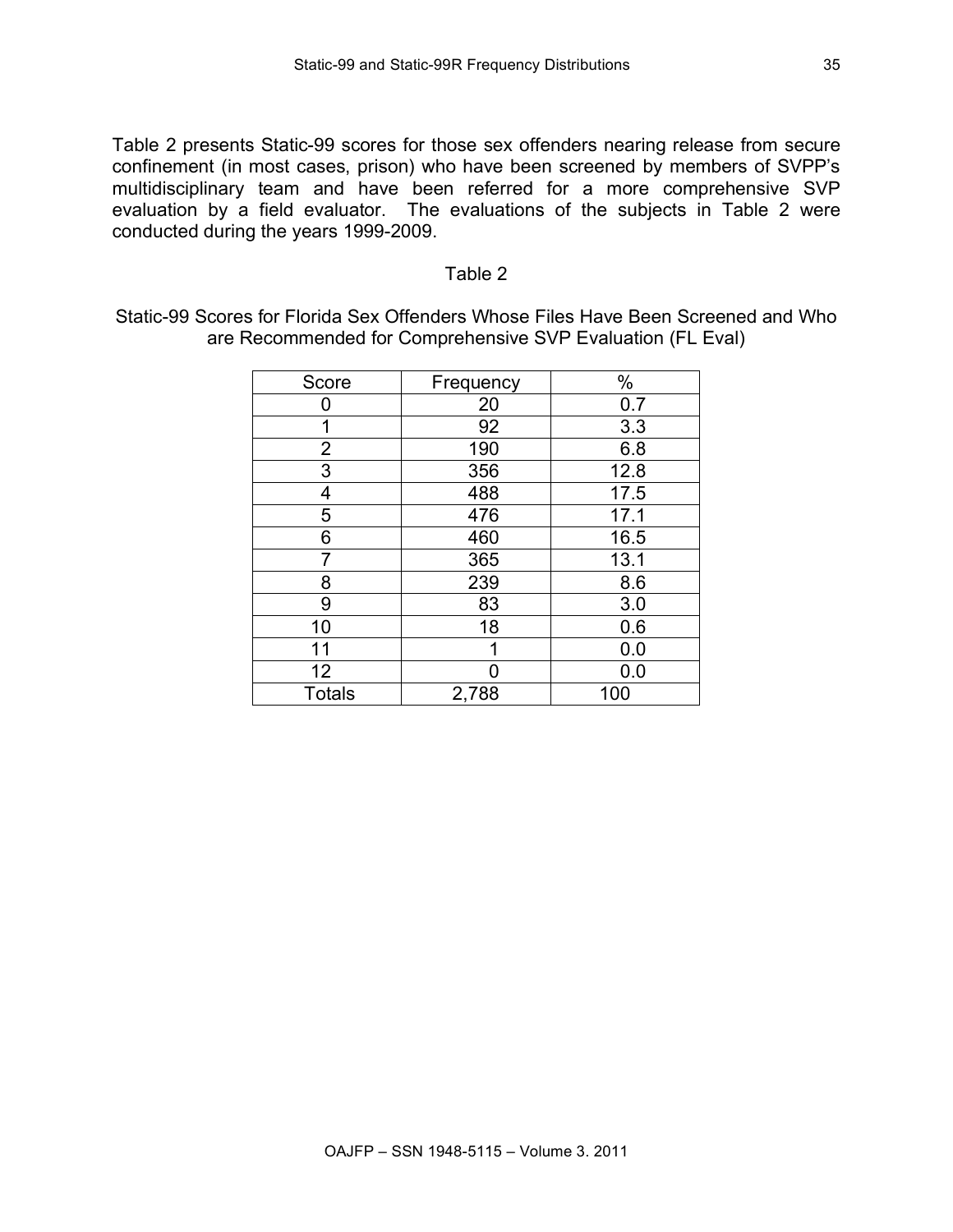Table 3 presents Static-99R scores for those sex offenders nearing release from secure confinement (in most cases, prison) who have been screened by members of SVPP's multidisciplinary team and who have been referred for a more comprehensive SVP evaluation by a field evaluator. The evaluations of the subjects in Table 3 were conducted during the years 2009-2010. Note that this is a separate sample from the sample presented in Table 2.

#### Table 3

Static-99R Scores for Florida Sex Offenders Whose Files Have Been Screened and Who are Recommended for Comprehensive SVP Evaluation (FL Eval)

| Score                   | Frequency      | $\%$ |
|-------------------------|----------------|------|
|                         | Ω              | 0.0  |
| $\frac{-3}{-2}$         | 1              | 0.6  |
| $-1$                    | 3              | 1.7  |
| 0                       | $\overline{2}$ | 1.1  |
| 1                       | 10             | 5.6  |
| $\overline{\mathbf{c}}$ | 14             | 7.9  |
| $\overline{3}$          | 23             | 12.9 |
| 4                       | 30             | 16.9 |
| 5                       | 28             | 15.7 |
| 6                       | 30             | 16.9 |
| 7                       | 21             | 11.8 |
| 8                       | 10             | 5.6  |
| 9                       | 5              | 2.8  |
| 10                      | 0              | 0.0  |
| 11                      | 1              | 0.6  |
| 12                      | ∩              | 0.0  |
| <b>Totals</b>           | 178            | 100  |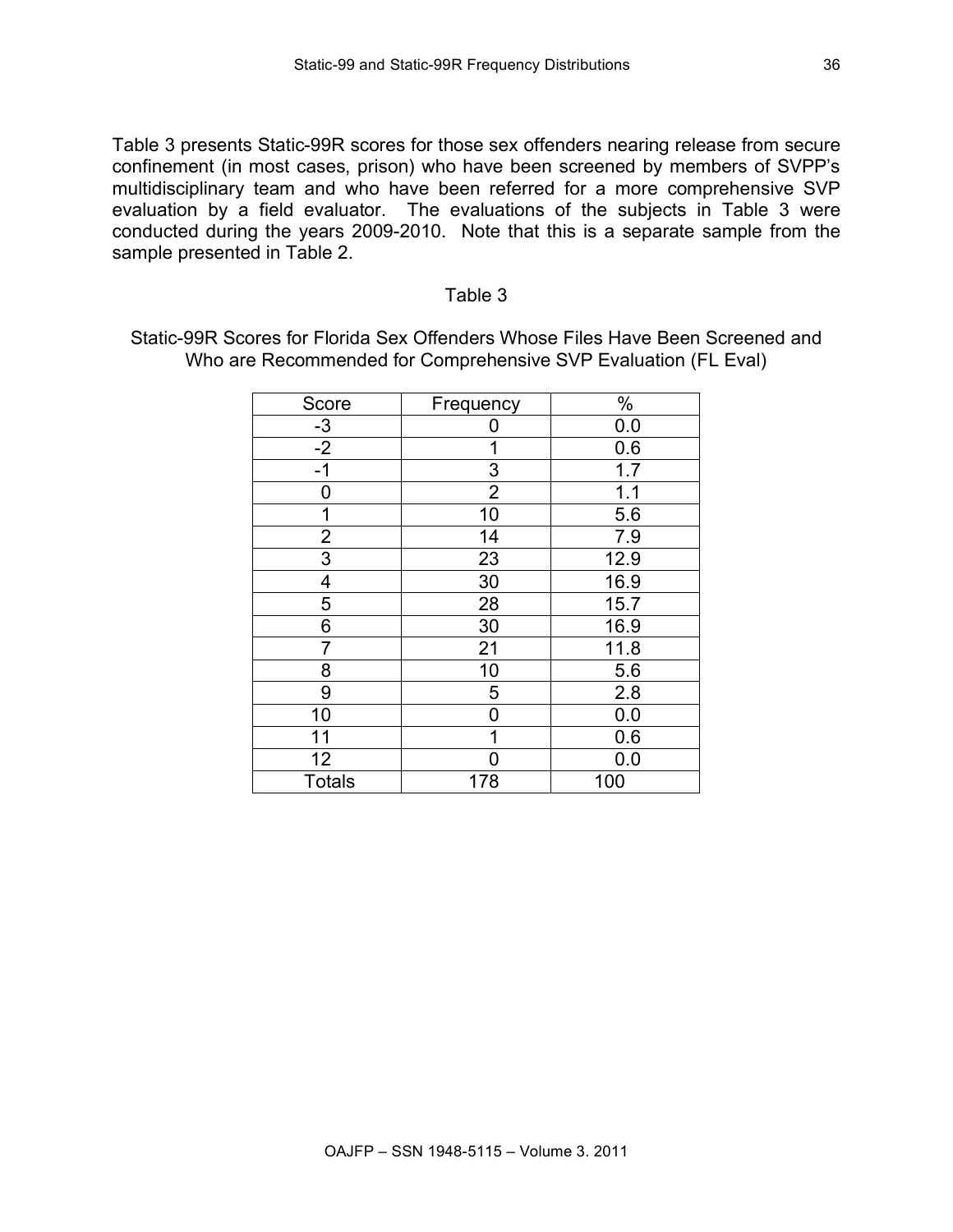# **Texas**

In 1999, Texas began using the Static-99 as part of a screening process to identify sex offenders who might qualify for civil commitment under the state's newly enacted sexually violent predator law (see Texas Health & Safety Code § 841.021, which specifies offenders who are serving time for sexually violent offenses and who may be repeat sexual offenders). Correctional staff scored the Static-99 for offenders who had been convicted of multiple qualifying sexual offenses. Scores from the Static-99 are part of a larger set of records and information reviewed by a multidisciplinary team, which refers offenders who appear to meet statutory requirements for a commissioned "assessment for behavioral abnormality." Those referred for "behavioral abnormality assessments" have significantly higher Static-99 scores than those who are not referred (d = 1.85; see Boccaccini, Murrie, Caperton, & Hawes, 2009).

The Static-99 scores reported here were obtained from a spreadsheet database maintained by the Texas Department of Criminal Justice (TDCJ). These scores are from the first 1,980 male offenders scored on the Static-99 as part of the Texas screening process, during the period 1999 through 2005. There was only one Static-99 score for each offender in the database.

The original database did not contain Static-99R scores. We estimated Static-99R scores by a) calculating the offender's age at release, b) calculating a Static-99 age item score based on age at release, c) subtracting that score from the Static-99 total score, d) using age at release to calculate Static-99R age item scores, and e) adding together the values from steps c) and d).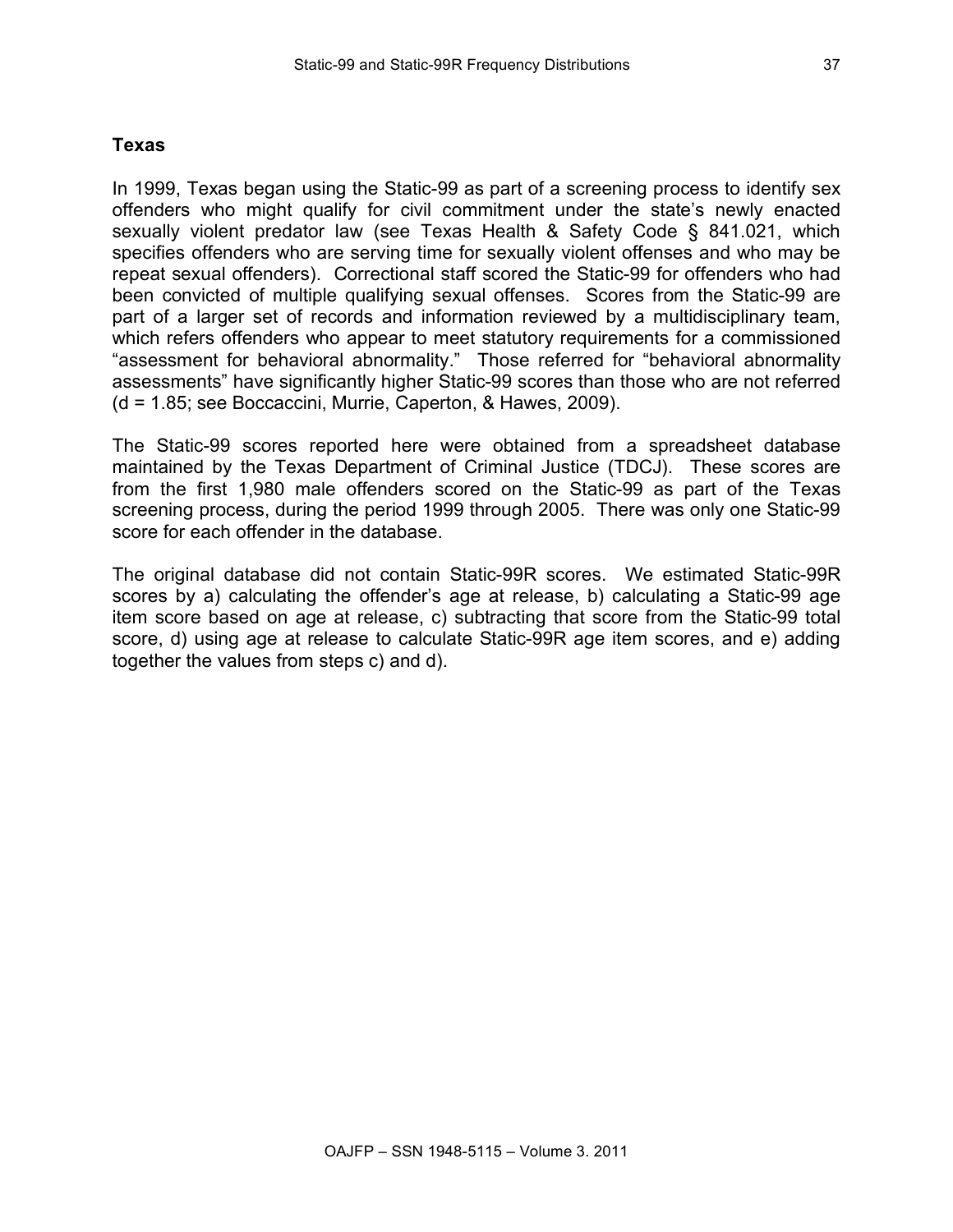Table 4 presents Static-99 scores for the 1,980 people who had been convicted of multiple qualifying sexual offenses.

#### Table 4

Static-99 Scores for Texas Prisoners Convicted of Multiple Qualifying Sexual Offenses (TX Initial)

| Score                   | Frequency | $\%$   |
|-------------------------|-----------|--------|
| Ω                       | 175       | 8.8    |
| 1                       | 315       | 15.9   |
| $\overline{\mathbf{c}}$ | 369       | 18.7   |
| 3                       | 314       | 15.9   |
| 4                       | 401       | 20.3   |
| 5                       | 219       | 11.1   |
| 6                       | 95        | 4.8    |
| 7                       | 60        | 3.0    |
| 8                       | 27        | 1.4    |
| 9                       | 4         | 0.2    |
| 10                      |           | 0.1    |
| 11                      | U         | 0.0    |
| 12                      |           | 0.0    |
| <b>Totals</b>           | 1980      | 100.00 |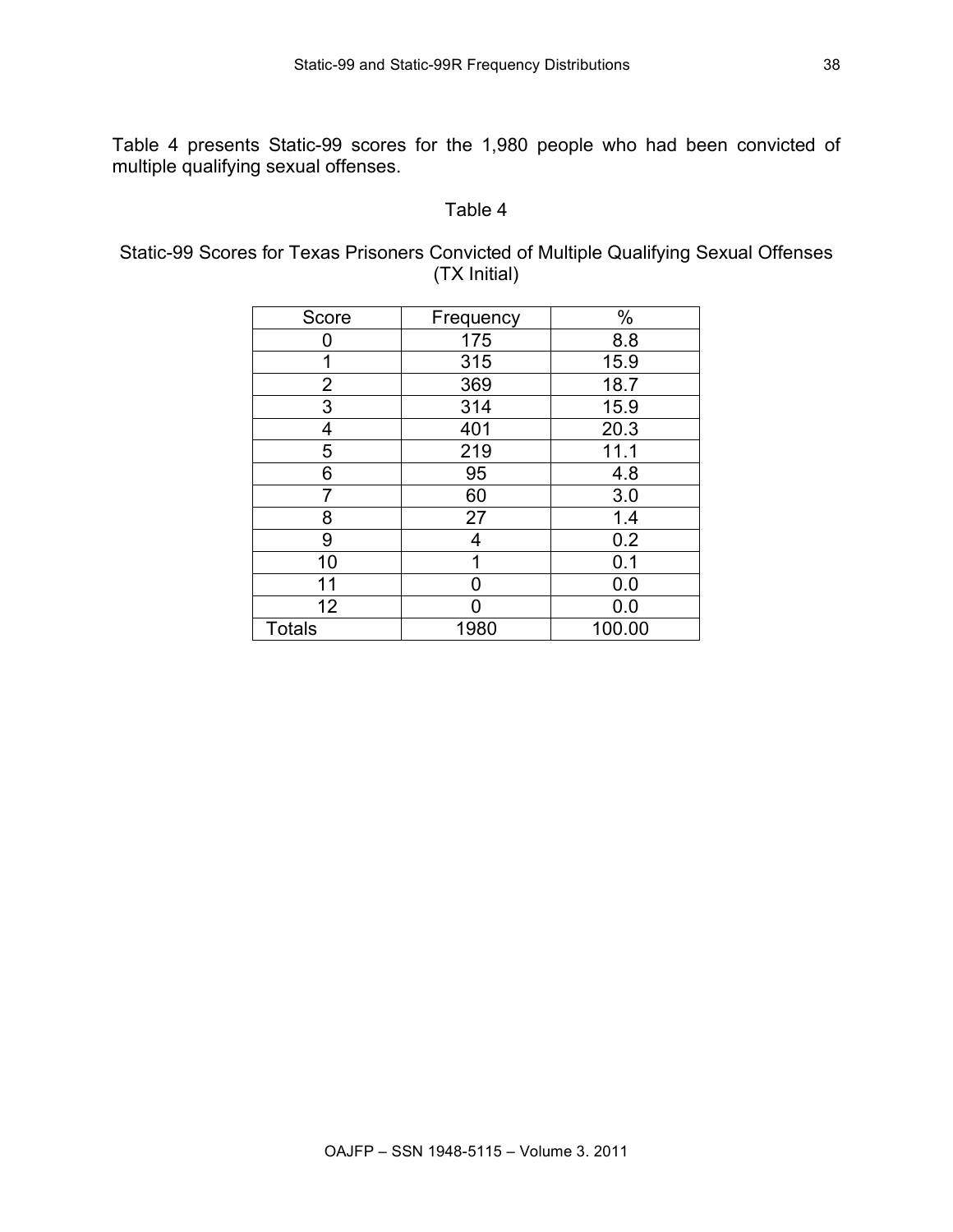Table 5 presents Static-99R scores for the 1,980 people who had been convicted of multiple qualifying sexual offenses. These are the same people as those in Table 4, but with their Static scores recalculated to fit the scoring rules for the Static-99R.

#### Table 5

#### Static-99R Scores for Texas Prisoners Convicted of Multiple Qualifying Sexual Offenses (TX Initial)

| Score          | Frequency | $\%$   |
|----------------|-----------|--------|
| $-3$           | 23        | 1.2    |
| $-2$           | 45        | 2.3    |
| $-1$           | 138       | 7.0    |
| 0              | 219       | 11.1   |
| 1              | 278       | 14.0   |
| $\overline{2}$ | 288       | 14.5   |
| $\overline{3}$ | 334       | 16.9   |
| 4              | 298       | 15.1   |
| 5              | 193       | 9.7    |
| 6              | 94        | 4.7    |
| 7              | 50        | 2.5    |
| 8              | 15        | 0.8    |
| 9              | 4         | 0.2    |
| 10             | 1         | 0.1    |
| 11             | ი         | 0.0    |
| 12             |           | 0.0    |
| <b>Totals</b>  | 1980      | 100.00 |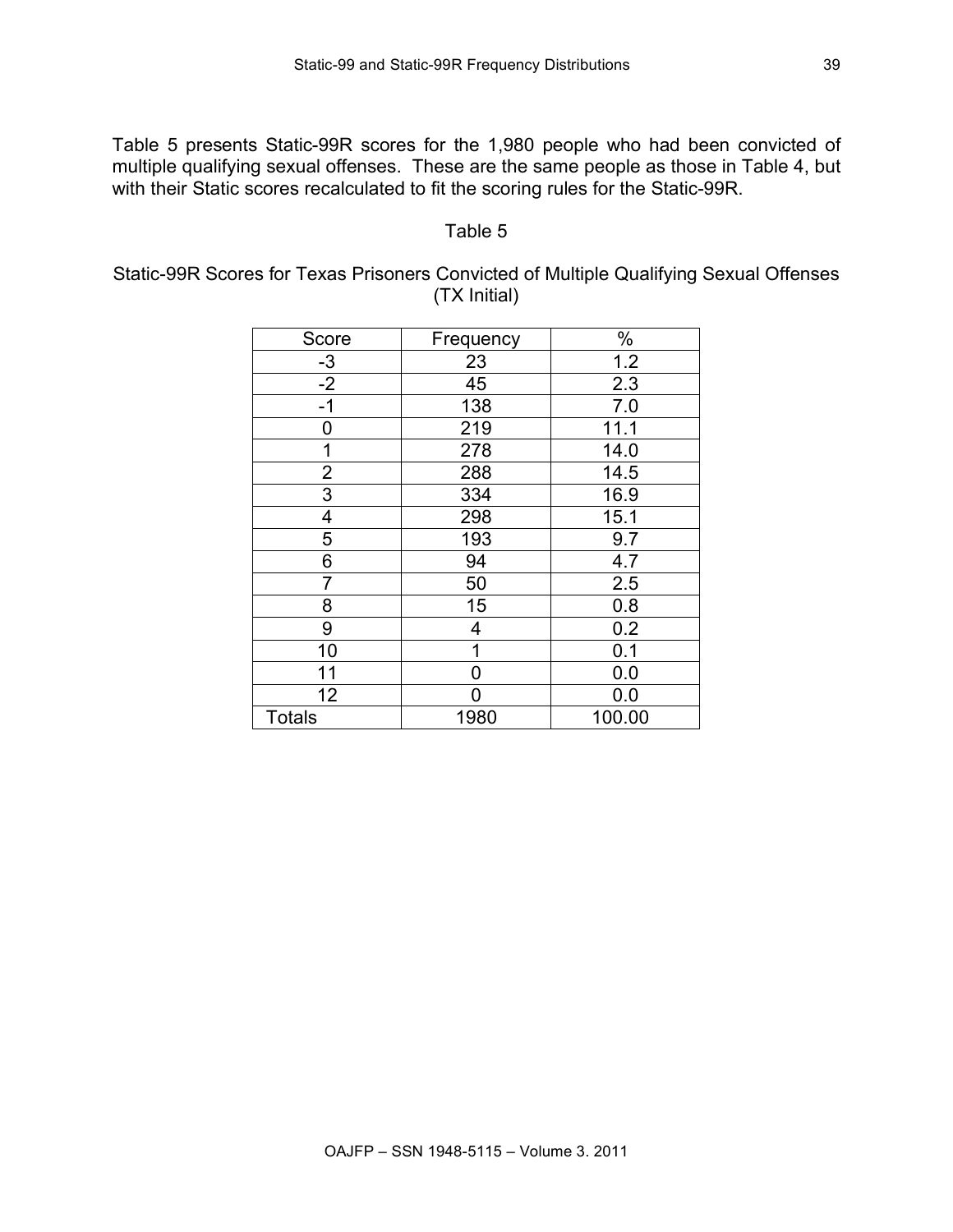Of the 1,980 people who had been convicted of multiple qualifying sexual offenses, 371 are known to have undergone "behavioral abnormality assessments" (i.e., face-to-face evaluations by a contracted psychologist or psychiatrist). Some of them were subsequently civilly committed, and some were not.<sup>5</sup> Table 6 presents scores for people known to have undergone behavioral abnormality assessments.

#### Table 6

Static-99 Scores for Texas Prisoners Referred for Behavioral Abnormality Assessments (TX Eval)

| Score           | Frequency      | $\%$  |
|-----------------|----------------|-------|
| ŋ               | 4              | 1.1   |
| 1               | 10             | 2.7   |
| $\overline{2}$  | 37             | 10.0  |
| $\overline{3}$  | 45             | 12.1  |
| 4               | 114            | 30.7  |
| 5               | 71             | 19.1  |
| 6               | 37             | 10.0  |
| 7               | 32             | 8.6   |
| 8               | 18             | 4.9   |
| 9               | $\overline{2}$ | 0.5   |
| 10              |                | 0.3   |
| 11              |                | 0.0   |
| 12 <sub>2</sub> |                | 0.0   |
| <b>Totals</b>   | 371            | 100.0 |

l

<sup>&</sup>lt;sup>5</sup> The TDCJ database did not indicate which offenders underwent behavioral abnormality evaluations. However, behavioral abnormality evaluators are required to assess offenders for psychopathy, and most use the Psychopathy Checklist-Revised (PCL-R; Hare, 2003) for this purpose. We assumed that each offender with a PCL-R score underwent a behavioral abnormality evaluation. It is likely that some offenders who underwent such an evaluation were not scored on the PCL-R, but we have no way to identify those offenders.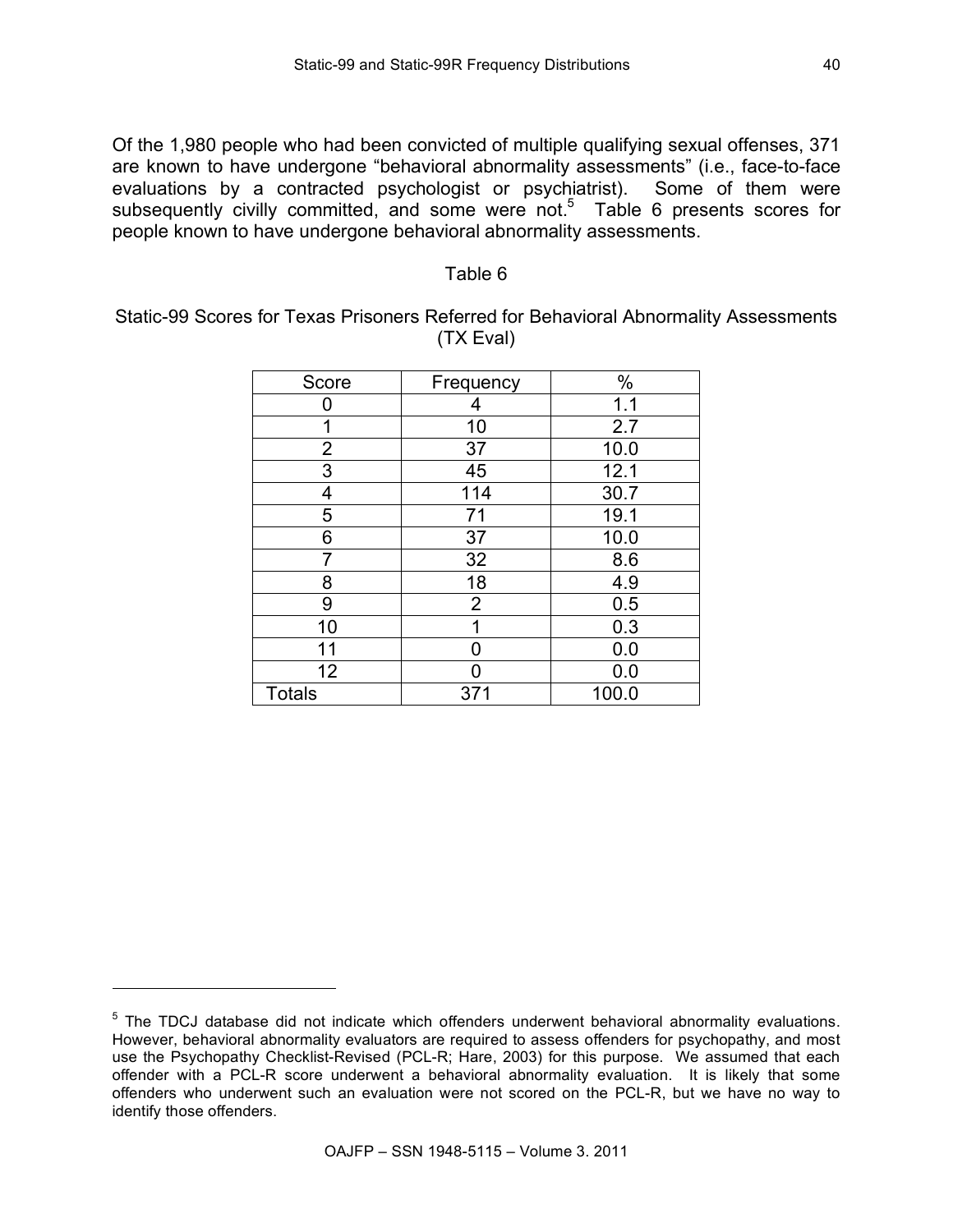Table 7 presents Static-99R scores for the 371 people known to have undergone behavioral abnormality assessments. These are the same people as those in Table 6, but with their Static scores recalculated to fit the scoring rules for the Static-99R.

#### Table 7

# Static-99R Scores for Texas Prisoners Referred for Behavioral Abnormality Assessments (TX Eval)

| Score                   | Frequency | $\%$  |
|-------------------------|-----------|-------|
| $-3$                    |           | 0.3   |
| $-2$                    | 1         | 0.3   |
| $-1$                    | 6         | 1.6   |
| 0                       | 8         | 2.2   |
| 1                       | 29        | 7.8   |
| $\overline{\mathbf{c}}$ | 36        | 9.7   |
| $\overline{3}$          | 72        | 19.4  |
| 4                       | 83        | 22.4  |
| 5                       | 60        | 16.2  |
| 6                       | 37        | 10.0  |
| 7                       | 26        | 7.0   |
| 8                       | 9         | 2.4   |
| 9                       | 3         | 0.8   |
| 10                      | 0         | 0.0   |
| 11                      | O         | 0.0   |
| 12                      | በ         | 0.0   |
| <b>Totals</b>           | 371       | 100.0 |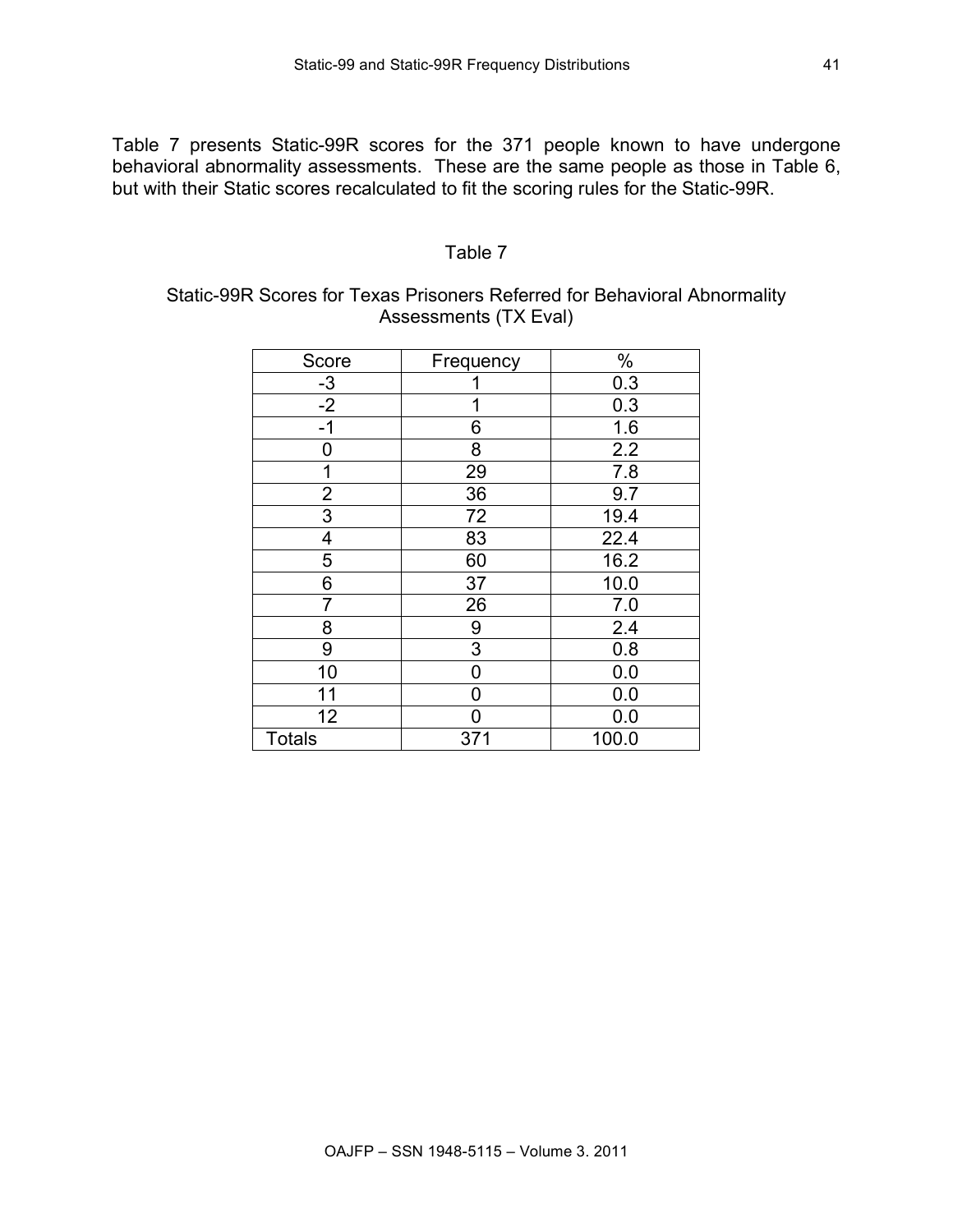Of the 1,980 people who had been convicted of multiple qualifying sexual offenses, the State pursued civil commitment for 45 of them, and 44 were committed. In SVP trials, the State is referred to as the Petitioner, and the person being tried is referred to as the Respondent. Table 8 presents Static-99 scores for the 44 Respondents who were civilly committed.

#### Table 8

Static-99 Scores for Respondents Who Were Civilly Committed in Texas SVP Cases (TX SVP)

| Score           | Frequency | $\%$   |
|-----------------|-----------|--------|
| ი               |           | 0.0    |
| 1               |           | 0.0    |
| $\overline{2}$  | N         | 0.0    |
| 3               |           | 2.3    |
| 4               | 9         | 20.5   |
| 5               | 11        | 25.0   |
| 6               | 8         | 18.2   |
| 7               | 6         | 13.6   |
| 8               |           | 15.9   |
| 9               |           | 2.3    |
| 10              |           | 2.3    |
| 11              |           | 0.0    |
| 12 <sub>2</sub> |           | 0.0    |
| <b>Totals</b>   | 44        | 100.00 |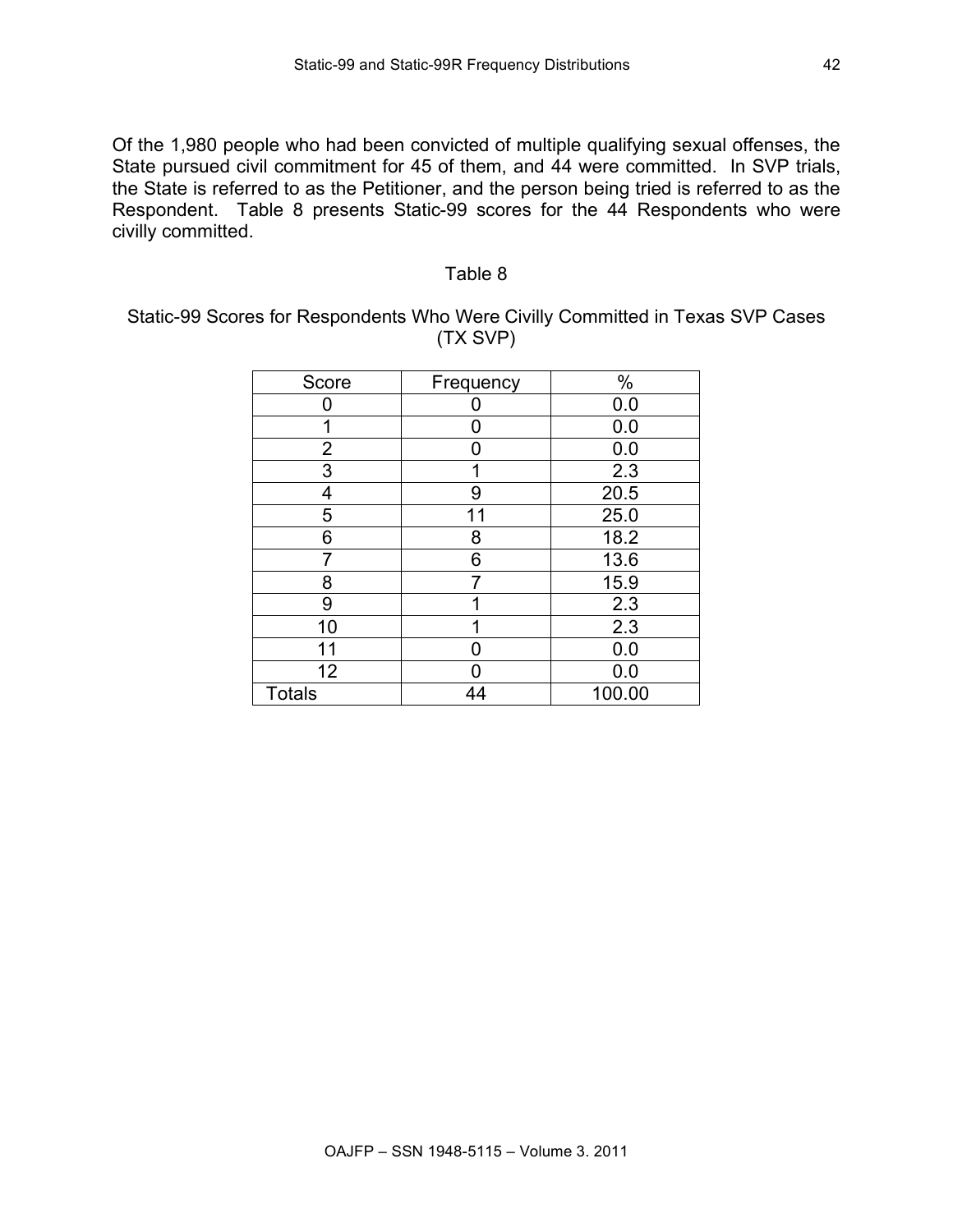Table 9 presents Static-99R scores for the same 44 Respondents, with their Static scores recalculated to fit the scoring rules for the Static-99R.

#### Table 9

Static-99R Scores for Respondents Who Were Civilly Committed in Texas SVP Cases (TX SVP)

| Score          | Frequency | $\%$   |
|----------------|-----------|--------|
| $-3$           |           | 0.0    |
| $-2$           | 0         | 0.0    |
| $-1$           | ი         | 0.0    |
| ი              | N         | 0.0    |
|                |           | 2.3    |
| $\overline{2}$ |           | 2.3    |
| 3              | 4         | 9.1    |
| 4              | 9         | 20.5   |
| 5              | 11        | 25.0   |
| 6              | 6         | 13.6   |
| $\overline{7}$ | 8         | 18.2   |
| 8              | 3         | 6.8    |
| 9              | 1         | 2.3    |
| 10             | 0         | 0.0    |
| 11             | 0         | 0.0    |
| 12             |           | 0.0    |
| <b>Totals</b>  | 44        | 100.00 |

# **Comparisons**

# **Texas Static-99 Scores**

Figure 1 presents Static-99 scores for the total sample of 1,980 offenders (TX Initial), the 371 offenders referred for Behavioral Abnormality Assessments (TX Eval), and the 44 offenders for whom the state sought civil commitment (TX SVP). *For all the figures, the x-axis presents Static-99 or Static-99R scores, and the y-axis presents the percentages of subjects with a particular score.*

# **Texas Static-99R Scores**

Figure 2 presents Static-99R scores for the total sample of 1,980 offenders (TX Initial), the 371 offenders referred for Behavioral Abnormality Assessments (TX Eval), and the 44 offenders for whom the state sought civil commitment (TX SVP).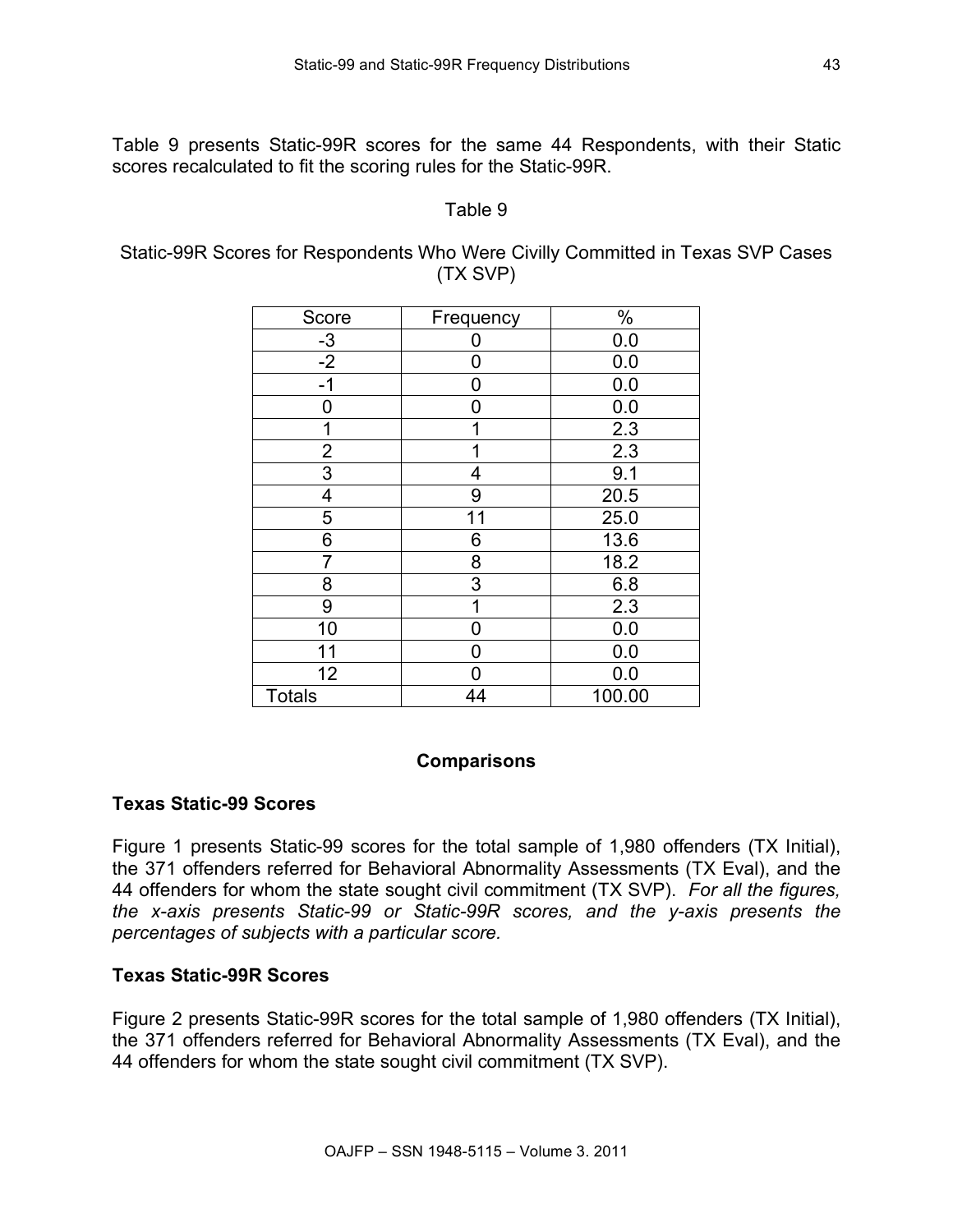# **Texas Static-99 Scores Compared to Texas Static-99R Scores**

Figure 3 presents Static-99 and Static-99R scores for the total sample of 1,980 offenders (TX Initial). Figure 4 presents Static-99 and Static-99R scores for the 371 offenders referred for Behavioral Abnormality Assessments (TX Eval). Figure 5 presents Static-99 and Static-99R scores for the 44 offenders for whom the state sought civil commitment (TX SVP). Note that for all these Texas data, the Static-99R scores were calculated from the Static-99 scores. These are two types of scores from the same information for the same offenders.

# **Florida Static-99 Scores Compared to Florida Static-99R Scores**

Figure 6 presents 4,225 Static-99 scores for the offenders referred for comprehensive evaluations (FL Eval) from the program's inception in 1998 until October 2009, and 254 Static-99R scores for offenders referred for comprehensive evaluations (FL Eval) from October 2009 through mid-2010. The Static-99 curve (4,225 offenders) is smoother than the Static-99R curve (254 offenders). Little other difference is apparent.

# **Texas Static-99 Scores Compared to Virginia Static-99 Scores**

Figure 7 presents Static-99 scores for the total sample of 1,980 Texas offenders (TX Initial) and the 2,732 Virginia offenders. The Virginia dataset is a prison sample that has not been pre-selected, other than the fact that each has been convicted of a qualifying sexual offense. This Texas dataset is a prison sample that has not been preselected, other than the fact that each has been convicted of at least two qualifying sexual offenses.

# **Texas Static-99 Scores Compared to Florida Static-99 Scores**

Figure 8 presents Static-99 scores of the 371 Texas offenders referred for Behavioral Abnormality Assessments (TX Eval), and the 4,225 Florida offenders referred for comprehensive assessments (FL Eval) for whom the Static-99 was scored.

# **Texas Static-99R Scores Compared to Florida Static-99R Scores**

Figure 9 presents Static-99R scores of the 371 Texas offenders referred for Behavioral Abnormality Assessments (TX Eval), and the 254 Florida offenders referred for comprehensive assessments (FL Eval) for whom the Static-99R was scored.

#### **Texas Static-99 Scores Compared to "Norm" Groups at www.static99.org**

Figure 10 presents Static-99 scores for the total sample of 1,980 Texas offenders (TX Initial), along with "norm" groups from the Detailed recidivism tables Static-99 (October 2008). These "norm" groups consist of the following (page numbers are from the Detailed Recidivism Tables Static-99 at www.static99.org):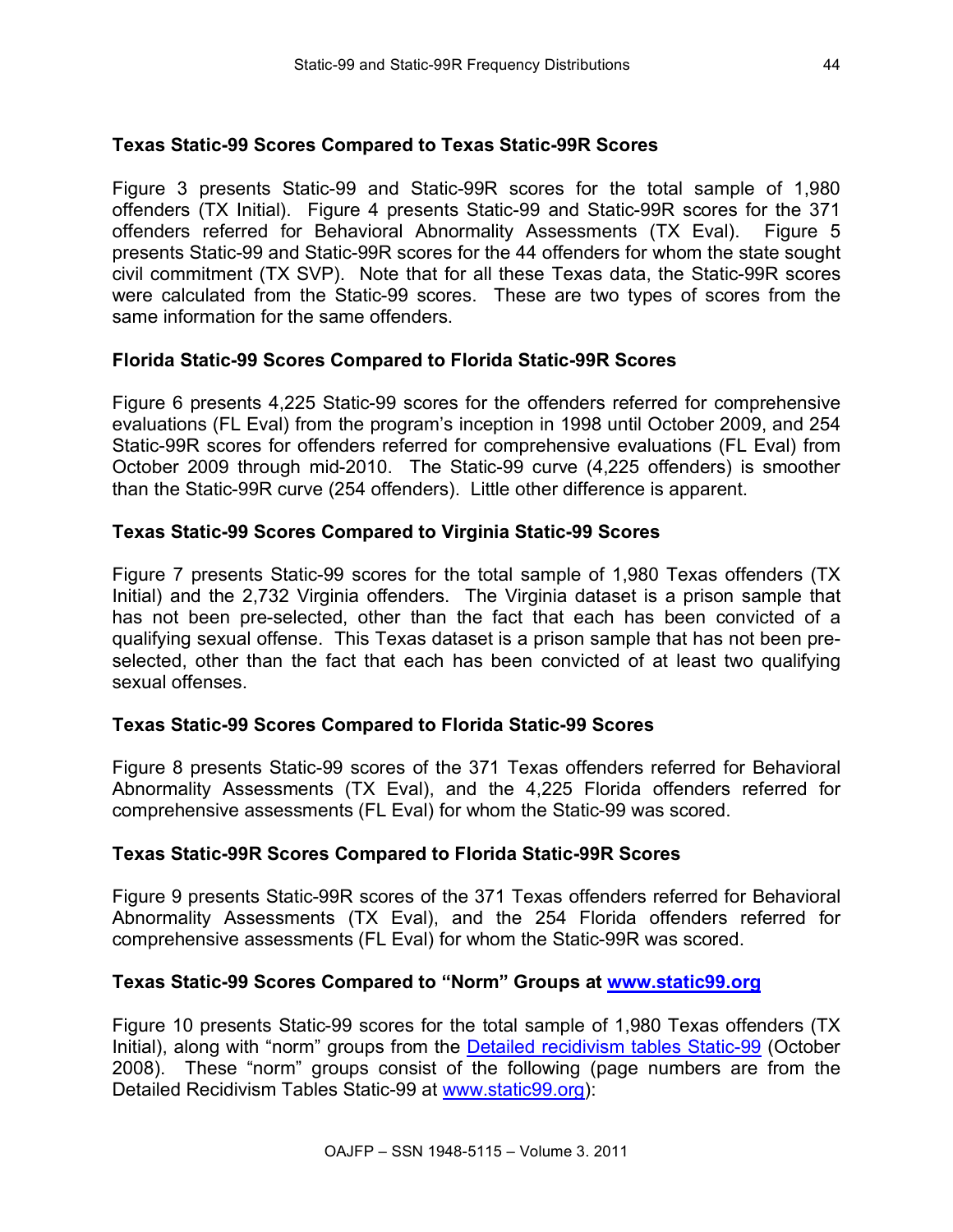- 752 people in the 5-year, fixed follow-up, Routine CSC Samples (p. 7)
- 1,163 people in the 5-year, fixed follow-up, High Risk Samples (p. 5)
- $\bullet$  4,291 people in the 5-year, fixed follow-up, Complete Sample  $(p, 1)$

Figure 11 presents Static-99 scores of the 371 Texas offenders referred for Behavioral Abnormality Assessments (TX Eval), along with "norm" groups from the Detailed recidivism tables Static-99 (October 2008).

Figure 12 presents Static-99 scores of the 44 Texas offenders for whom the state sought civil commitment (TX SVP), along with "norm" groups from the Detailed recidivism tables Static-99 (October 2008).

# **Florida Static-99 Scores Compared to "Norm" Groups at www.static99.org**

Figure 13 presents Static-99 scores of the 4,225 Florida offenders referred for comprehensive assessments (FL Eval) for whom the Static-99 was scored, along with "norm" groups from the Detailed recidivism tables Static-99 (October 2008).

# **Virginia Static-99 Scores Compared to "Norm" Groups at www.static99.org**

Figure 14 presents Static-99 scores for the 2,732 Virginia subjects, along with "norm" groups from the Detailed recidivism tables Static-99 (October 2008). The Virginia dataset is a prison sample that has not been pre-selected, other than the fact that each has been convicted of a qualifying sexual offense.

# **Texas Static-99R Scores Compared to "Norm" Groups at www.static99.org**

Figure 15 presents Static-99R scores for the total sample of 1,980 Texas offenders (TX Initial), along with "norm" groups from the Detailed recidivism tables Static-99R (October 2009). These "norm" groups consist of the following (page numbers are from the Detailed Recidivism Tables Static-99R at www.static99.org):

- 2,406 people in the 5-year, fixed follow-up, Routine Samples (p. 1)
- 1,777 people in the 5-year, fixed follow-up, Preselected-for-Treatment Samples (p. 2)
- 1,313 people in the 5-year, fixed follow-up, High-Risk/High-Need Samples (p. 4)
- 3,354 people in the 5-year, fixed follow-up, Non-routine Samples (p. 6)

Figure 16 presents Static-99R scores of the 371 Texas offenders referred for Behavioral Abnormality Assessments (TX Eval), along with "norm" groups from the Detailed recidivism tables Static-99R (October 2009).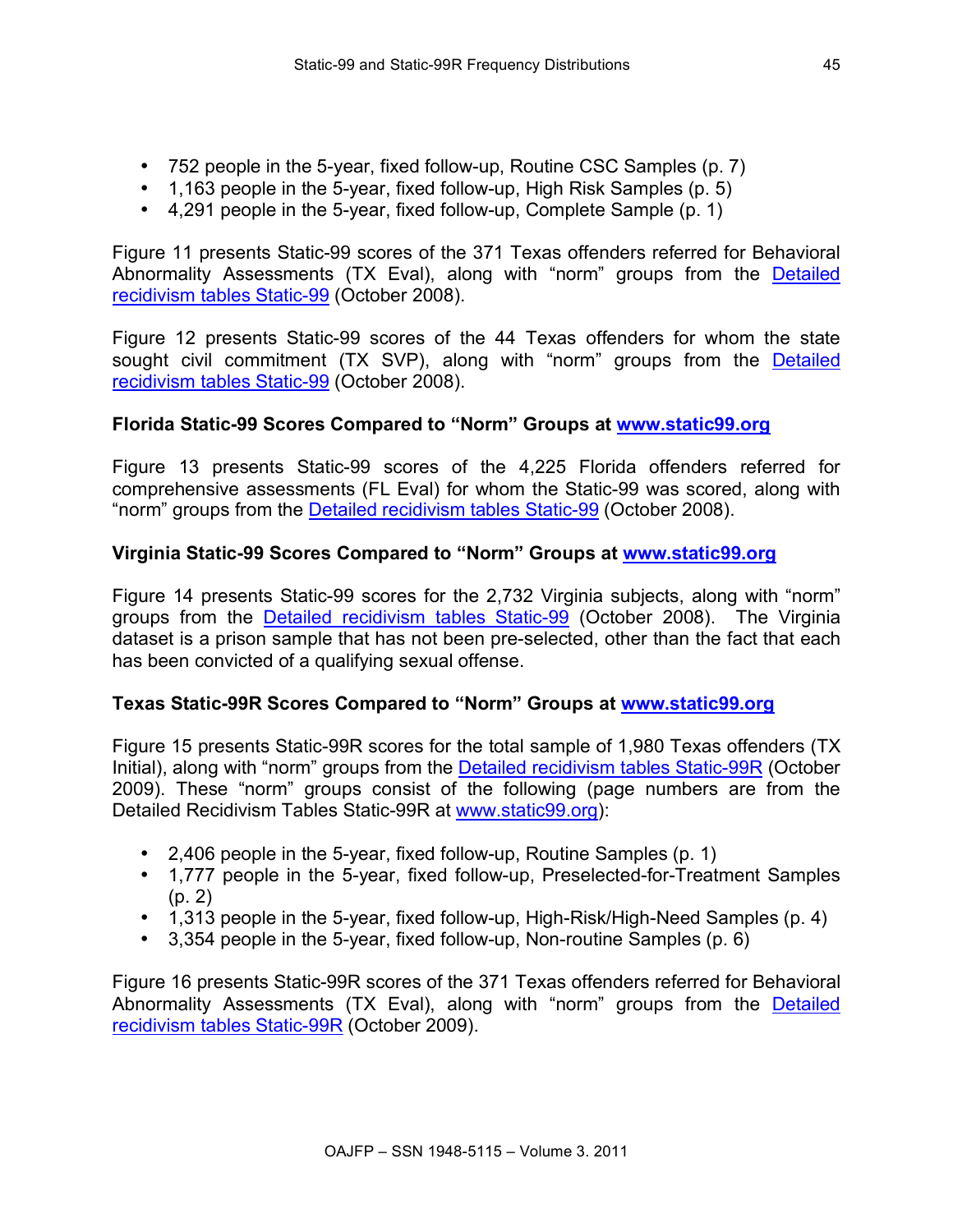Figure 17 presents Static-99R scores of the 44 Texas offenders for whom the state sought civil commitment (TX SVP), along with "norm" groups from the Detailed recidivism tables Static-99R (October 2009).

#### **Florida Static-99R Scores Compared to "Norm" Groups at www.static99.org**

Figure 18 presents Static-99R scores of the 254 Florida offenders referred for comprehensive assessments (FL Eval) for whom the Static-99R was scored, along with "norm" groups from the Detailed recidivism tables Static-99R (October 2009).

#### **Discussion**

The goal of this project is simple and straightforward: to make data available to researchers. Some cautions are in order. We urge caution in any attempt to combine the samples presented. The defining characteristics of the datasets are sufficiently distinct that pooling these datasets is not recommended.

Another caution is needed regarding possible implications of these data for choosing which comparison group to use for an individual risk assessment. Figures 10 through 18 provide comparisons of various datasets to "norm" groups at www.static99.org. For example, Figure 18 presents the Static-99R data for 254 Florida offenders referred for comprehensive assessments (FL Eval) for whom the Static-99R was scored, along with "norm" groups from the Detailed recidivism tables Static-99R (October 2009). As can be seen in Figure 18, this sample of offenders had Static-99R scores more like those of the High Risk/High Need group than that of the other three comparison groups. Similarly, Figure 13 shows that the 4,225 Florida offenders referred for comprehensive assessments (FL Eval) for whom the Static-99 was scored had Static-99 scores more like those of the High Risk group than those of the other two comparison groups. Can we conclude from such data which comparison group to use, in the absence of local norms for sexual recidivism? In a word, no.

Consider again an excerpt from "Static-99R Reporting Template: Routine Samples" at www.static99.org (included in a longer quote earlier in this paper; emphasis added): "Although the relative risk was consistent across studies, the observed recidivism base rates varied considerably across samples *based on factors not measured by Static-99R.*" That is, the differences in the observed recidivism rates were not reasonably well accounted for by differences in the Static-99 or Static-99R frequency distributions.

This is illustrated well by two of the other curves in Figure 18: the Routine Samples and the Preselected-for-Treatment Samples. Even though the observed sexual recidivism rate of the Preselected-for-Treatment Samples was 1.5 times greater than that of the Routine Samples,<sup>6</sup> little difference in the Static-99R scores is apparent (see Figure 18).

 $\overline{a}$ 

 $^6$  9.1% the Preselected-for-Treatment Samples compared to 6.0% for the Routine Samples; see pages 2 and 3 of the Detailed recidivism tables Static-99R.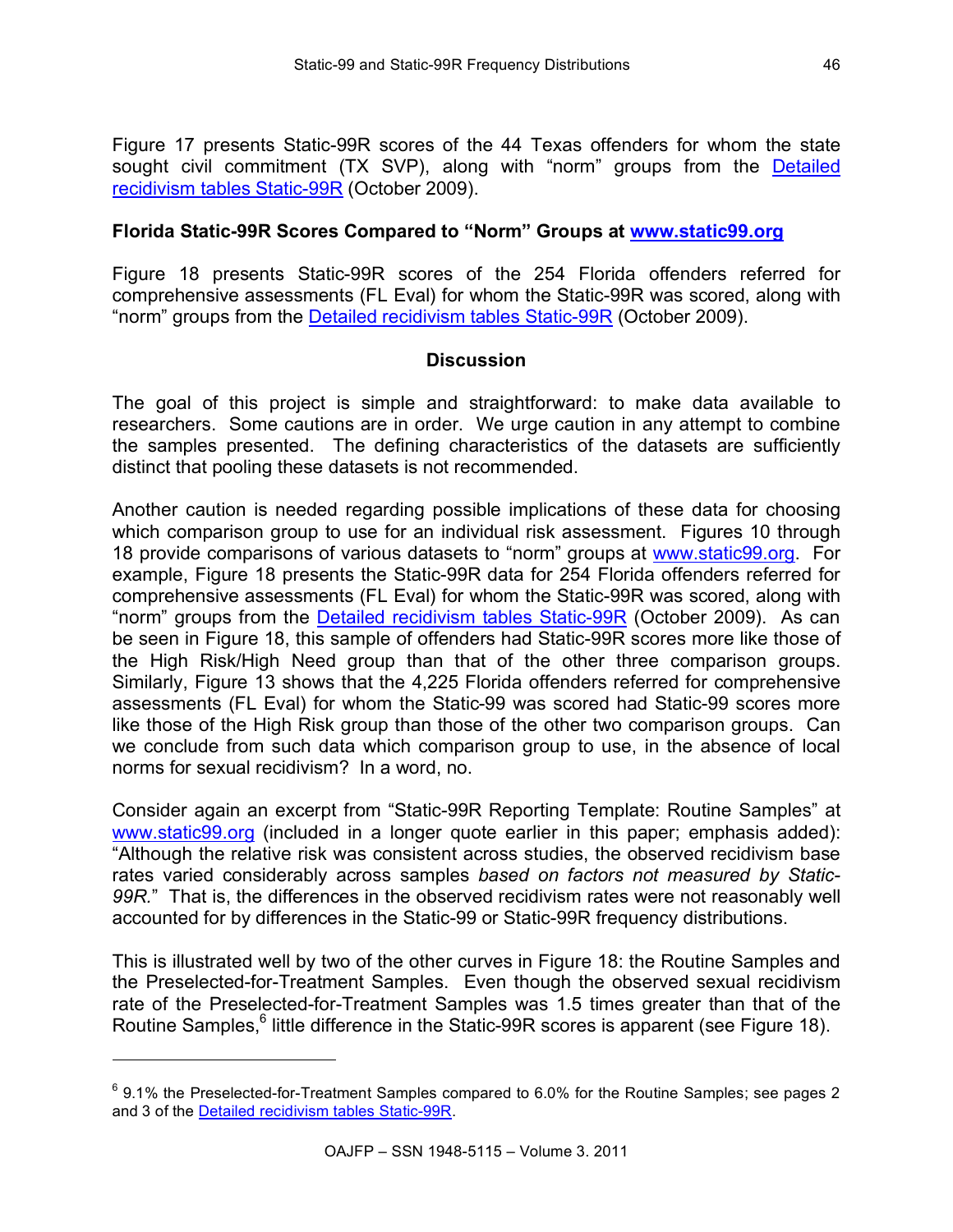It would be fair to say that some of the datasets depicted here have relatively high Static-99 and Static-99R scores. That includes the Florida Eval subjects and the Texas SVP subjects. However, it would not be fair to say that, because these groups have high Static-99 and Static-99R scores, risk assessments of individuals in those groups should rely on the High-Risk/High-Need "norms." It is not appropriate to use one instrument (e.g., Static-99R) to estimate that the base rate of sexual re-offending is high for a group, and then use that estimated high base rate to enhance the risk expected for individual scores on that same instrument.

Our understanding is that the frequency data presented here are not sufficient for guiding an evaluator in deciding which comparison sample to pick among those available at www.static99.org. Ideally, an evaluator should have local norms, including the detected recidivism rate for each score. In the absence of local norms, choosing a comparison sample based on similarities in datasets would require not only similar frequency distributions but also similar rates of detected recidivism.

In closing, we thank the states of Virginia, Florida, and Texas for collecting data and making them available to researchers in easily accessible ways. We encourage other state agencies and other entities to do so as well. Further, we recommend that data from SVP programs in other states be made available, perhaps in a follow-up article to this one. This *Journal* has expressed an ongoing interest in publishing such datasets.

Received November 24, 2010; revision submitted March 8, 2011; accepted March 10, 2011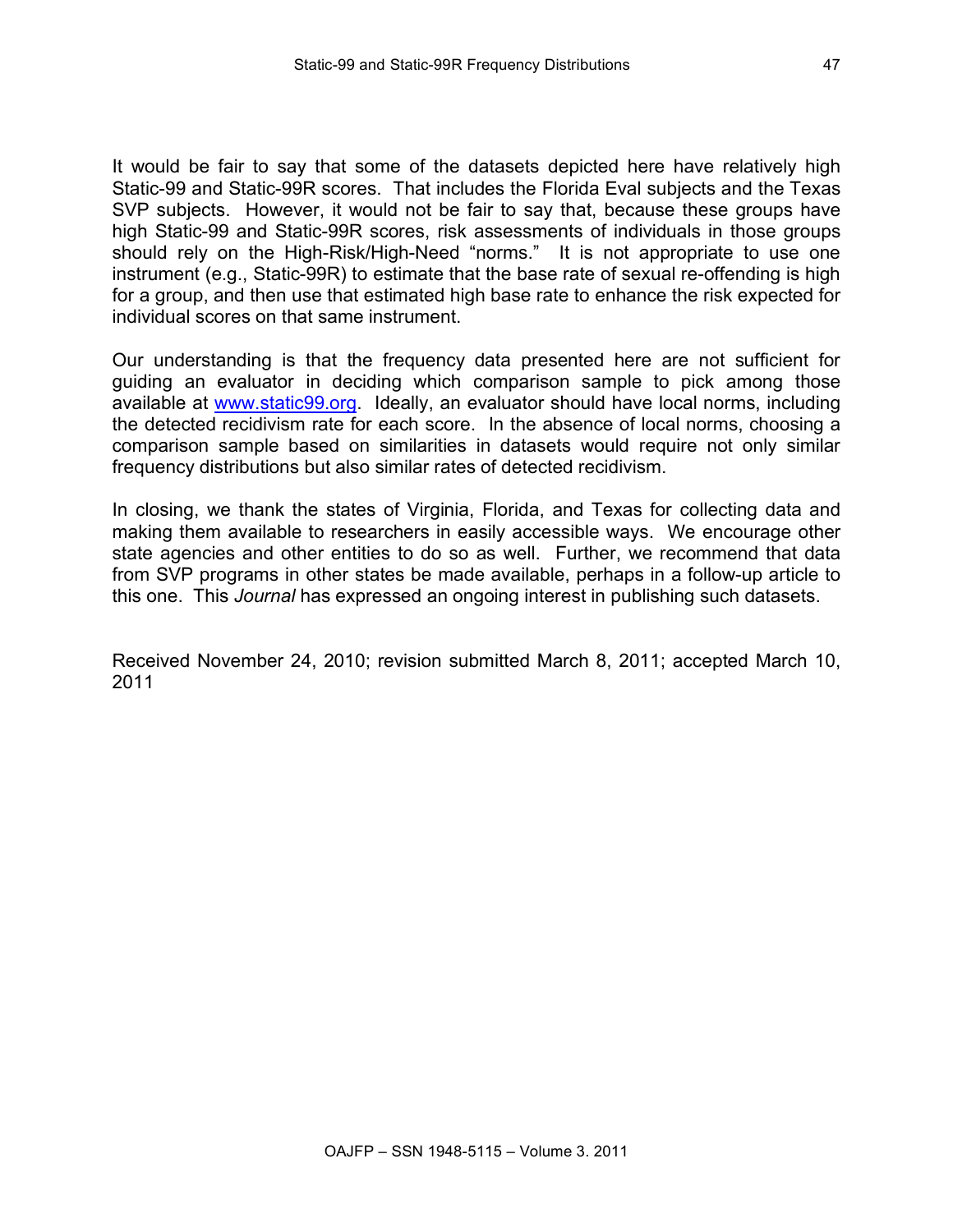#### **References**

- Bartosh, D. L., Garby, T., & Lewis, D., & Gray, S. (2003). Differences in the predictive validity of actuarial risk assessments in relation to sex offender type. *International Journal of Offender Therapy & Comparative Criminology, 47,* 422-438. Cited in L. Helmus, (2009). *Re-norming Static-99 recidivism estimates: Exploring base-rate variability across sex offender samples.* A thesis submitted to the Faculty of Graduate Studies and Research in Partial Fulfillment of the requirements for the degree Master of Arts. Department of Psychology, Carleton University.
- Boccaccini, M. T., Murrie, D. C., Caperton, J. D., & Hayes, S. W. (2009). Field validity of the Static-99 and MnSOST-R among sex offenders evaluated for civil commitment as sexually violent predators. Psychology, Public Policy, and Law, 15(4), 278-314.
- Epperson, D. L. (2003). *Validation of the MnSOST-R, Static-99, and RRASOR with North Dakota prison and probation samples*. Unpublished Technical Assistance Report, North Dakota Division of Parole and Probation. Cited in L. Helmus, (2009). *Re-norming Static-99 recidivism estimates: Exploring base-rate variability across sex offender samples.* A thesis submitted to the Faculty of Graduate Studies and Research in Partial Fulfillment of the requirements for the degree Master of Arts. Department of Psychology, Carleton University.
- Hanson, R. K. & Thornton D. (2000). Improving risk assessments for sex offenders: A comparison of three actuarial scales. *Law and Human Behavior, 24,* 119-136.
- Hare, R. D. (2003). *The Hare Psychopathy Checklist—Revised* (2nd ed.). Toronto, Ontario, Canada: Multi-Health Systems.
- Helmus, L. (2009). *Re-norming Static-99 recidivism estimates: Exploring base-rate variability across sex offender samples.* A thesis submitted to the Faculty of Graduate Studies and Research in Partial Fulfillment of the requirements for the degree Master of Arts. Department of Psychology, Carleton University.
- Helmus, L., Hanson, R. K., & Thornton, D. (2009). Reporting Static-99 in light of new research on recidivism norms. *The Forum, 21*(1), 38-45. Downloaded April 7, 2010, from the Norms tab at www.static99.org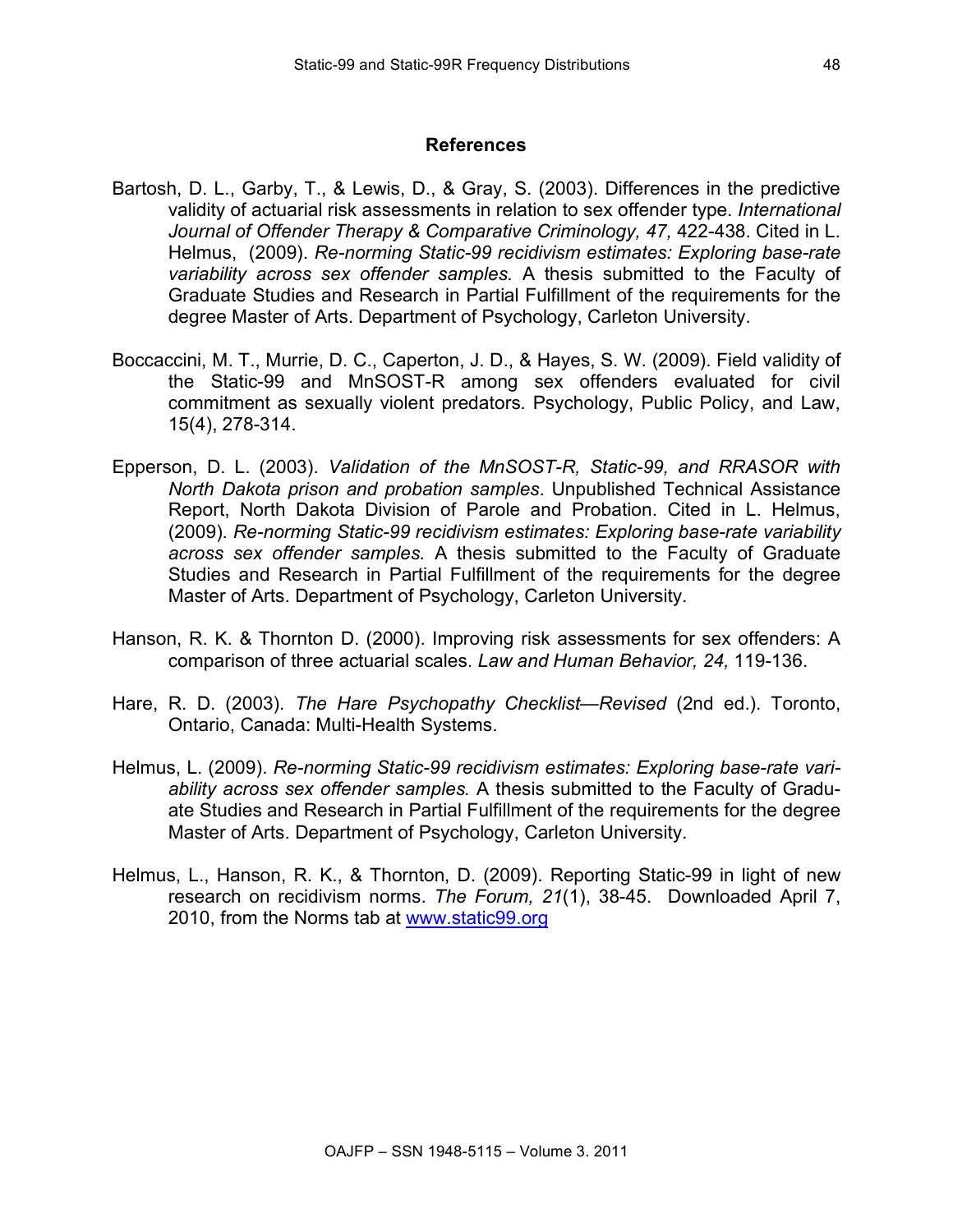|                                |          |                   |      | <b>ت</b> |      |                  |      |      | o    | 9   | 10              | - 44 | 12 |
|--------------------------------|----------|-------------------|------|----------|------|------------------|------|------|------|-----|-----------------|------|----|
| <b>TX Initial</b><br>Static-99 | 8.8      | 15.9 <sub>1</sub> | 18.7 | 15.9     | 20.3 | <b>HH</b> H<br>. | 4.8  |      | 1.4  | 0.2 | 0.1             |      |    |
| <b>TX Eval</b><br>Static-99    | . .<br>. | 2.7               | 10   | 12.      | 30.7 | 19.1             | 10   | 8.6  | 4.9  | 0.5 | 0.3             |      |    |
| <b>TX SVP</b><br>Static-99     |          |                   |      | 2.3      | 20.5 | 25               | 18.2 | 13.6 | 15.9 | 2.3 | $\Omega$<br>د.∠ |      |    |

| 10  | 11 | 12 |
|-----|----|----|
| 0.1 | 0  |    |
| 0.3 | 0  |    |
| 2.3 | 0  |    |

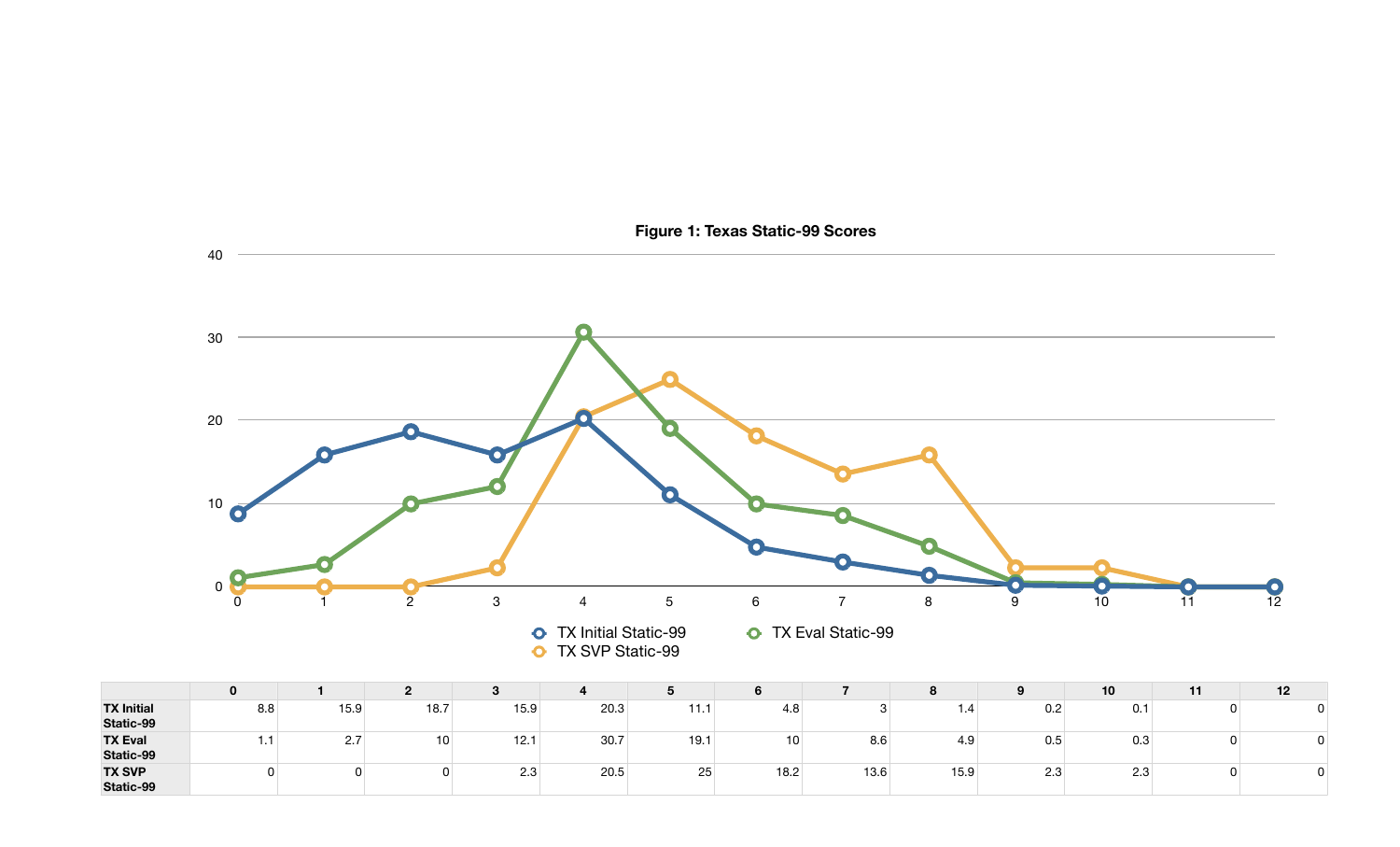|                   |  |  |  |  |  | $\begin{array}{ccccccccccccccccccccc} -3 & & -2 & & -1 & & 0 & & 1 & & 2 & & 3 & & 4 & & 5 & & 6 & & 7 & & 8 & & 9 & & 10 & & 11 & & 12 \ \end{array}$                                                                                            |  |  |  |
|-------------------|--|--|--|--|--|---------------------------------------------------------------------------------------------------------------------------------------------------------------------------------------------------------------------------------------------------|--|--|--|
| <b>TX Initial</b> |  |  |  |  |  | $1.2$ $2.3$ $7$ $11.1$ $14$ $14.5$ $16.9$ $15.1$ $9.7$ $4.7$ $2.5$ $0.8$ $0.2$ $0.1$ $0$                                                                                                                                                          |  |  |  |
| <b>TX Eval</b>    |  |  |  |  |  | $\,0.3\qquad \qquad 0.3\qquad \qquad 1.6\qquad \qquad 2.2\qquad \qquad 7.8\qquad \qquad 9.7\qquad \qquad 19.4\qquad \qquad 22.4\qquad \qquad 16.2\qquad \qquad 10\qquad \qquad 7\qquad \qquad 2.4\qquad \qquad 0.8\qquad \qquad 0\qquad \qquad 0$ |  |  |  |
| <b>TX SVP</b>     |  |  |  |  |  |                                                                                                                                                                                                                                                   |  |  |  |



**O** TX Eval **O** TX Initial **O** TX SVP

**Figure 2: Texas Static-99R Scores**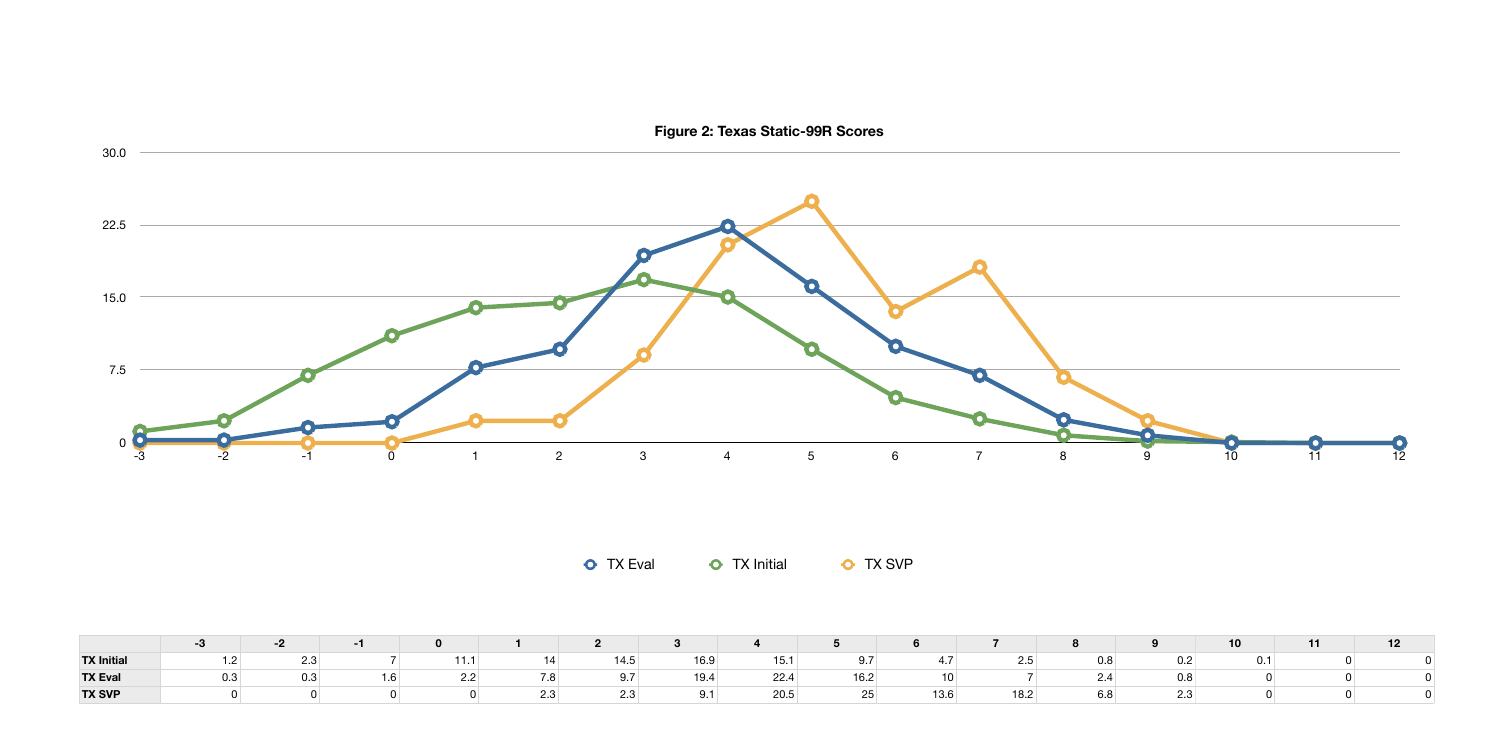|                                        | $-3$ to 0 |      |      | o    |      |           |     |     | n<br>$\Omega$                   |     | 10   | 12 |
|----------------------------------------|-----------|------|------|------|------|-----------|-----|-----|---------------------------------|-----|------|----|
| <b>TX Initial</b><br>Static-99         | 8.8       | 15.9 | 18.7 | 15.9 | 20.3 | $-1$<br>. | 4.8 |     | - 1.4                           | 0.2 | 0.1  |    |
| <b>TX Initial</b><br><b>Static-99R</b> | 21.6      |      | 14.5 | 16.9 | 15.  | 9.7       | T.I | 2.5 | $\overline{\phantom{a}}$<br>บ.ช | 0.2 | U. 1 |    |

30.0



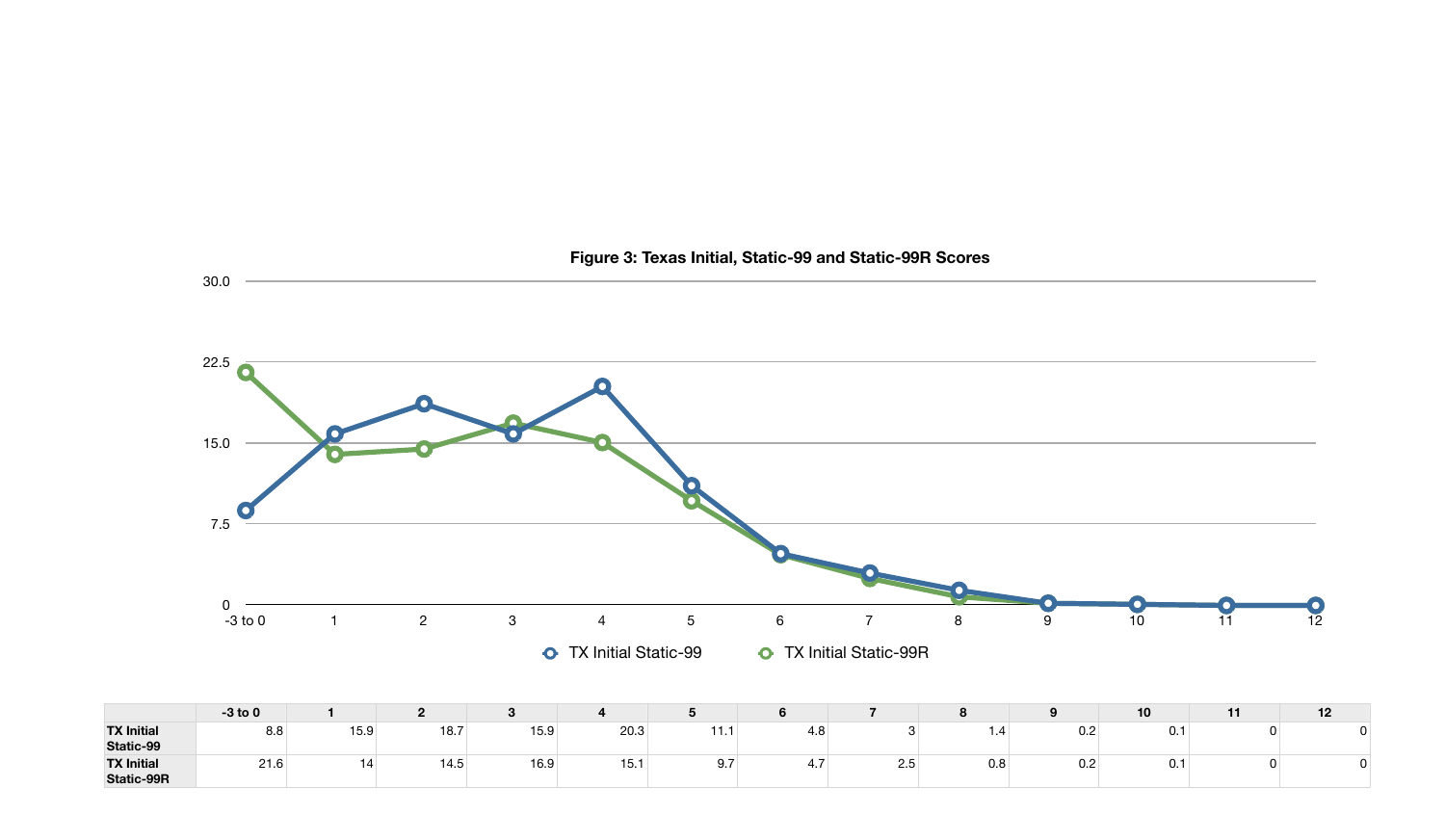|                                     |          |                         |                 | - പ  |      |      | O    |     |             | О   | 10  | - 1 | 12 |
|-------------------------------------|----------|-------------------------|-----------------|------|------|------|------|-----|-------------|-----|-----|-----|----|
| <b>TX Eval</b><br>Static-99         | . .<br>. | $\sim$ $\sim$<br>$\sim$ | 10 <sub>1</sub> | 12.1 | 30.7 | 19.1 | 10 I | 8.6 | - 4.ఎ       | 0.5 | 0.3 |     |    |
| <b>TX Eval</b><br><b>Static-99R</b> | 4.4      | 7.8                     | a.<br>J.I       | 19.4 | 22.4 | 16.2 | 10⊥  |     | C<br>$\sim$ | 0.8 |     |     |    |

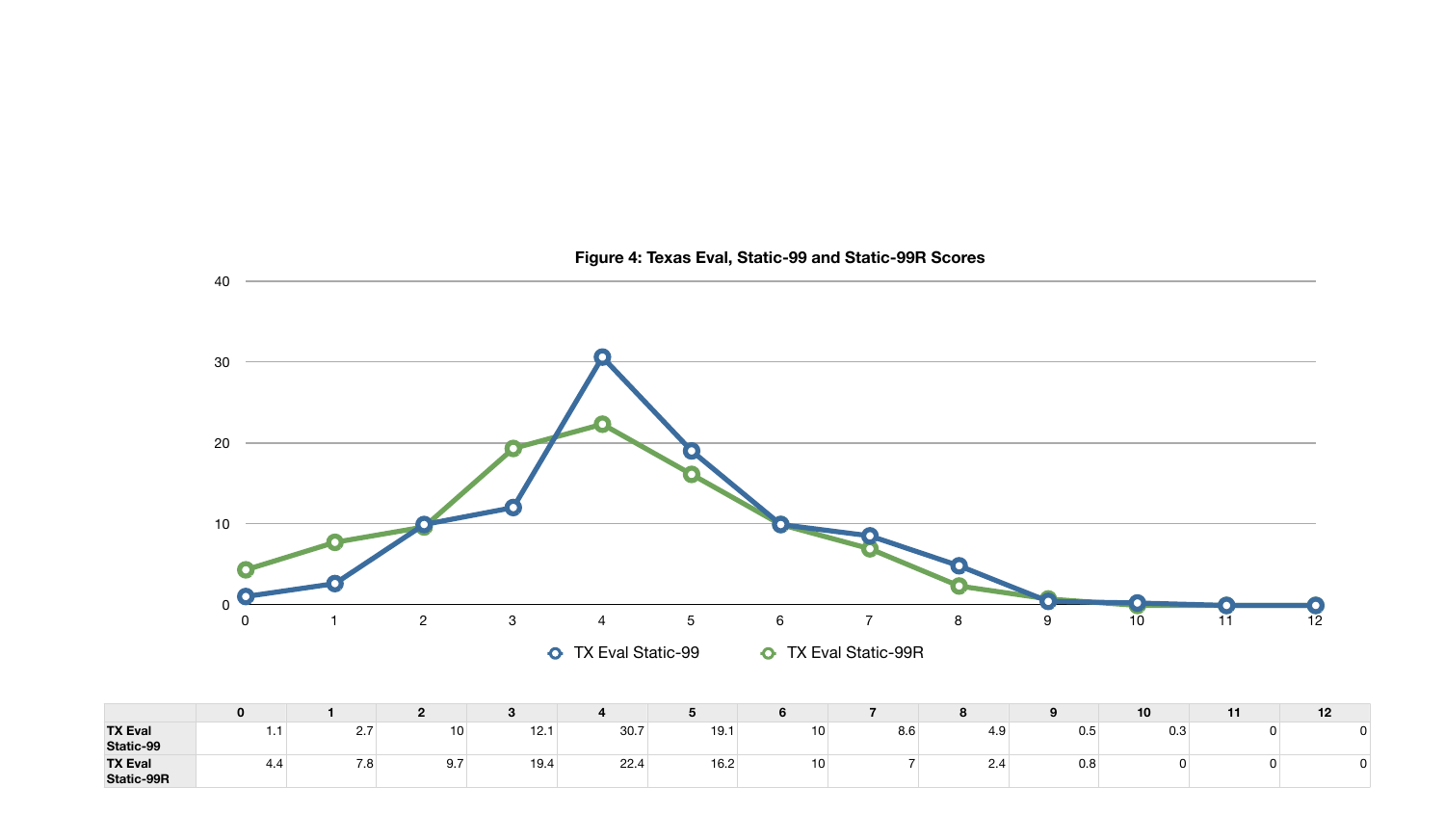|                                    | $-3$ to 0 |     | n   |           |      |          |      |      | $\bullet$<br>$\Omega$           |                 | 10  | 12 |
|------------------------------------|-----------|-----|-----|-----------|------|----------|------|------|---------------------------------|-----------------|-----|----|
| <b>TX SVP</b><br>Static-99         |           |     |     | ററ<br>د.∠ | 20.5 | つら<br>ںے | 18.2 | 13.6 | 15.9                            | $\Omega$<br>د.∠ | 2.3 |    |
| <b>TX SVP</b><br><b>Static-99R</b> |           | 2.3 | ں ے | Q 1<br>◡. | 20.5 | OF<br>ںے | 13.6 | 18.2 | $\overline{\phantom{0}}$<br>υ.ο | ററ<br>د.∠       |     |    |



**Figure 5: Texas SVP, Static-99 and Static-99R Scores**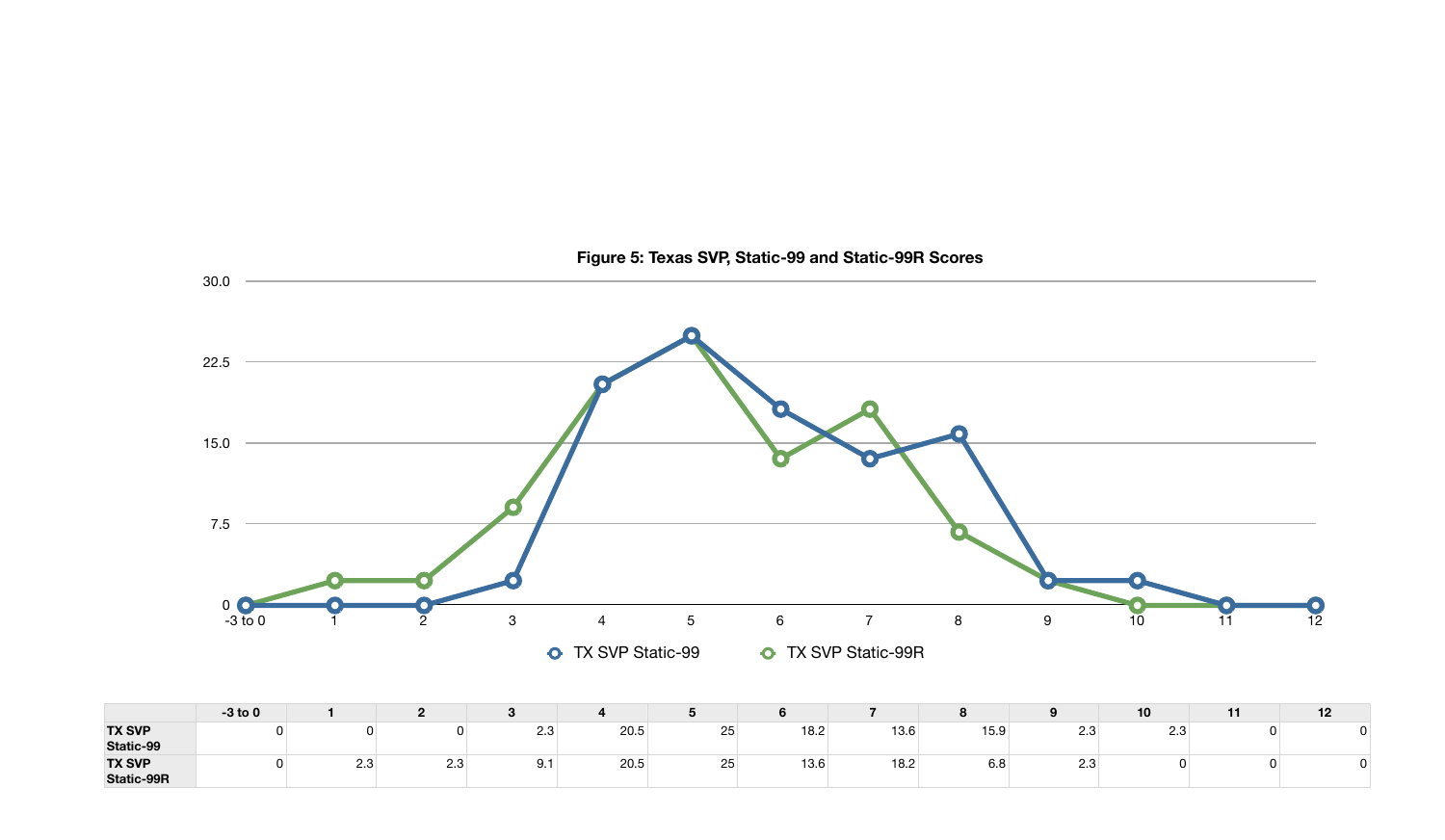|                                     | $-3$ to 0 |     | n                    |      |              |                         |      |             | <b>0</b><br>$\Omega$ |     | 10  | . . | 12 |
|-------------------------------------|-----------|-----|----------------------|------|--------------|-------------------------|------|-------------|----------------------|-----|-----|-----|----|
| <b>FL Eval</b><br>Static-99         | 0.7       | 3.3 | $\sim$ $\sim$<br>6.8 | 12.8 | 17E<br>כ. זו | $-17$<br>$\blacksquare$ | 16.5 | 13.1        | $\sim$ $\sim$<br>o.o |     | 0.6 |     |    |
| <b>FL Eval</b><br><b>Static-99R</b> | 3.4       | 5.6 | 7 Q<br>.             | 12.9 | 16.9         | 15.7                    | 16.9 | 11 O<br>1.0 | $ -$<br>5.6          | 2.8 |     | v.o |    |



**Figure 6: Florida Eval, Static-99 and Static-99R Scores**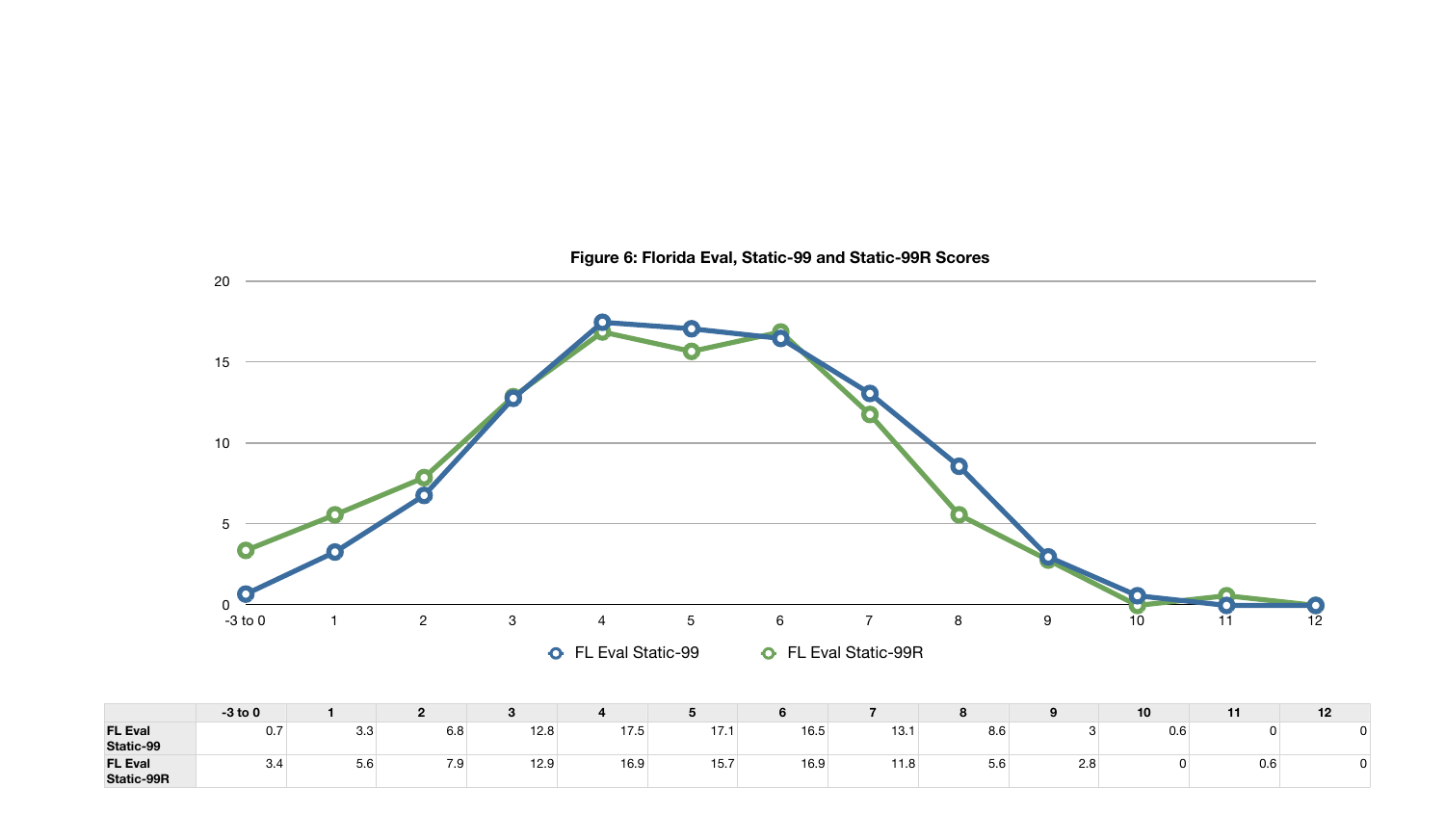|                                |     |      | n    |      |      |                | О                    |     |   |            | ιu | 12 |
|--------------------------------|-----|------|------|------|------|----------------|----------------------|-----|---|------------|----|----|
| <b>VA Static-99</b>            | 9.7 | 15.7 | 20   | 19.7 | 13.5 | QQ<br>ے. ت     | $\sim$ $\sim$<br>6.5 | 3.8 |   | ~ ~<br>U.5 |    |    |
| <b>TX Initial</b><br>Static-99 | 8.8 | 15.9 | 18.7 | 15.9 | 20.3 | $-1$ $-1$<br>. | 4.O                  |     | . | 0.2        | ັ. |    |

30.0



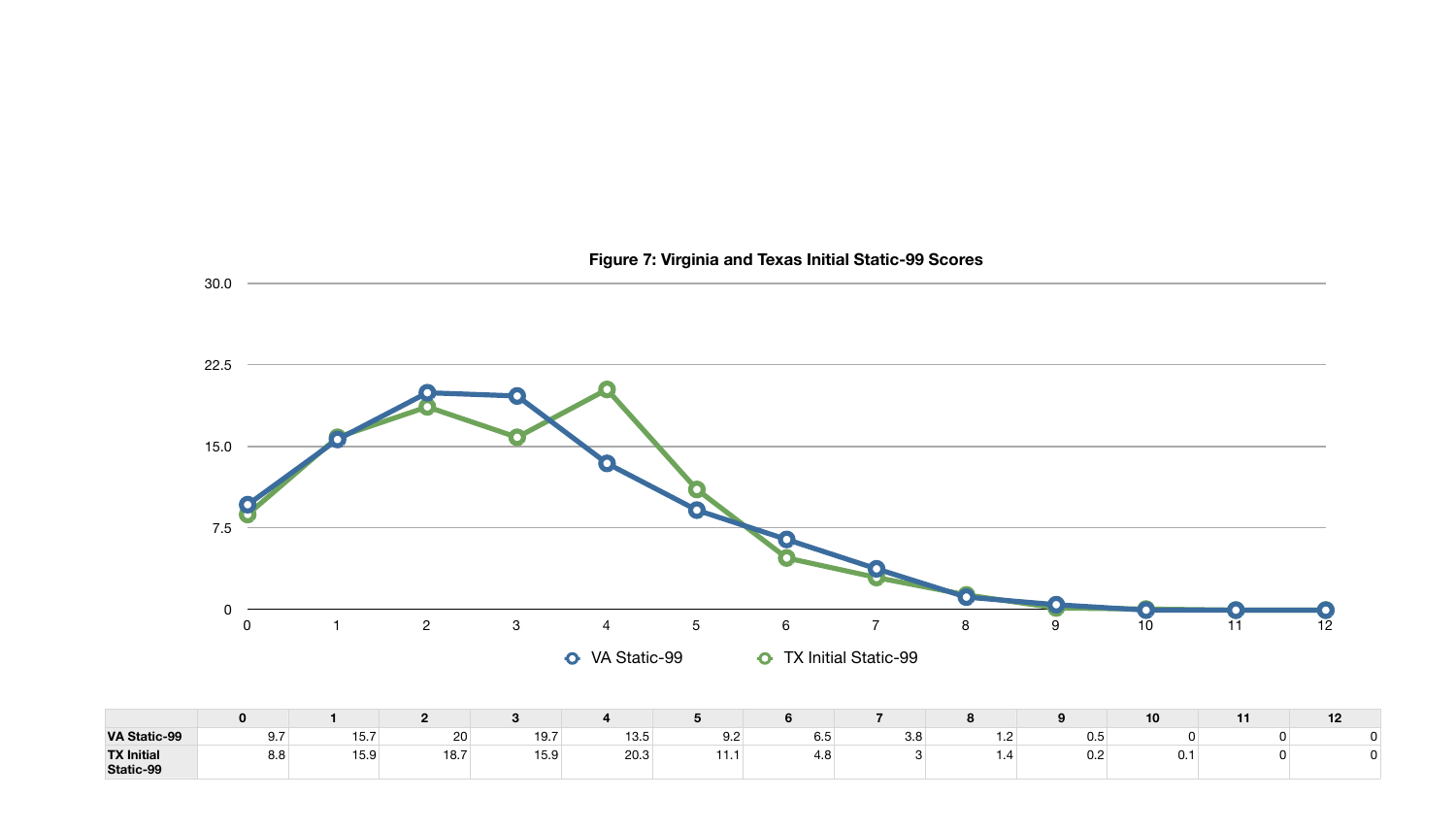|                             |          |              |     | 3    |      |            | o    |      |       | $\Omega$ | 10  | - 1 | 12 |
|-----------------------------|----------|--------------|-----|------|------|------------|------|------|-------|----------|-----|-----|----|
| <b>FL Eval</b><br>Static-99 | 0.7      | 3.3          | 6.8 | 12.8 | 17.5 | $-17$<br>. | 16.5 | 13.1 | 8.6   |          | 0.6 |     |    |
| <b>TX Eval</b><br>Static-99 | - -<br>. | $\sim \cdot$ | 10  | 12.1 | 30.7 | 19.1       | 10 I | 8.6  | - 4.ఎ | 0.5      | 0.3 |     |    |

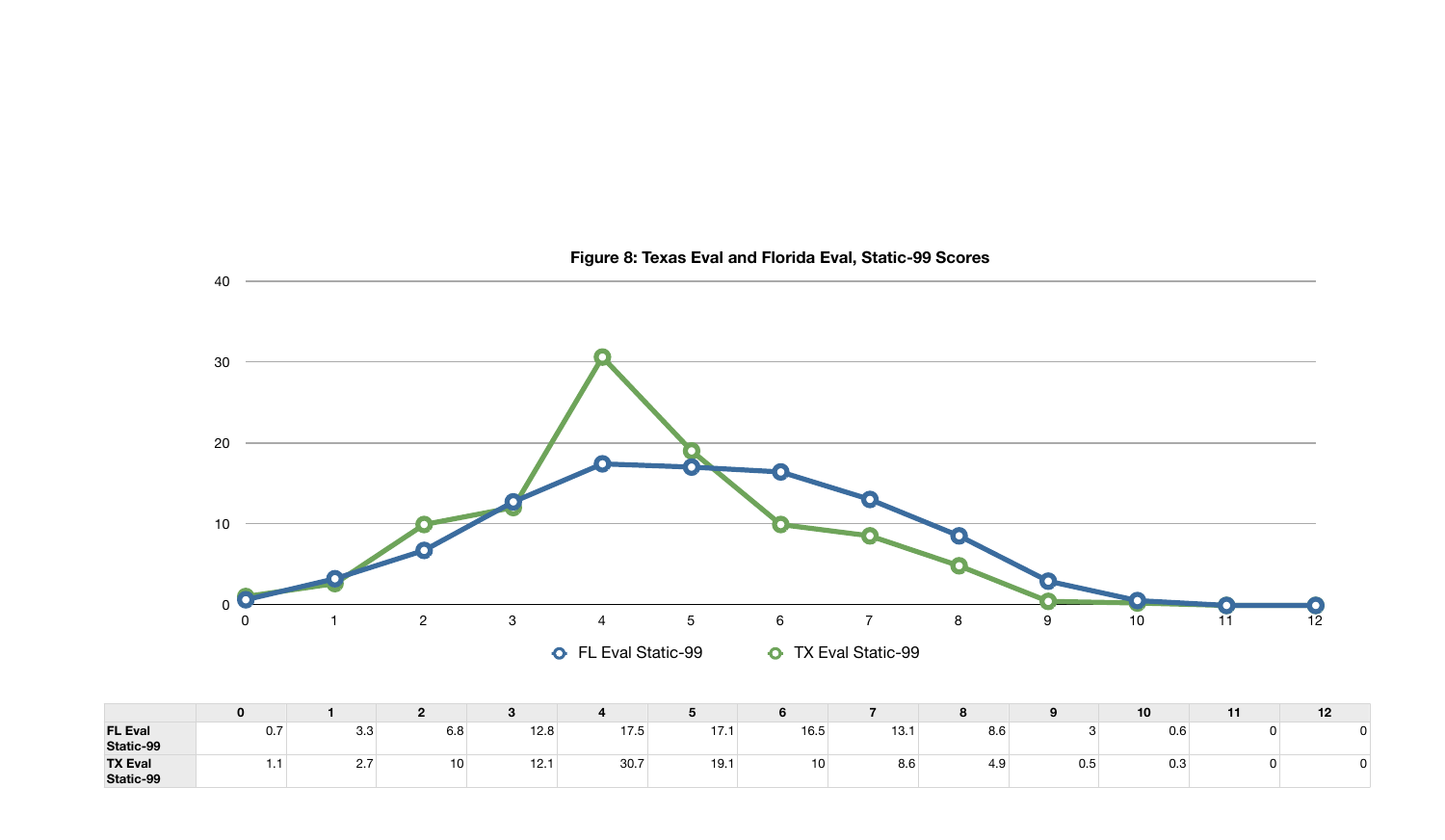| FL Eval ● 0 0.6 1.7 1.1 5.6 7.9 12.9 16.9 15.7 16.9 11.8 5.6 2.8 0 0.6 0 |  |  |  |  |                                                                                                                                                                                                                                                                                                                                                                                                        |  |  |  |  |
|--------------------------------------------------------------------------|--|--|--|--|--------------------------------------------------------------------------------------------------------------------------------------------------------------------------------------------------------------------------------------------------------------------------------------------------------------------------------------------------------------------------------------------------------|--|--|--|--|
| <b>TX Eval</b>                                                           |  |  |  |  | $\,0.3\qquad \qquad 0.3\qquad \qquad 1.6\qquad \qquad 2.2\qquad \qquad 7.8\qquad \qquad 9.7\qquad \qquad 19.4\qquad \qquad 22.4\qquad \qquad 16.2\qquad \qquad 10\qquad \qquad 7\qquad \qquad 2.4\qquad \qquad 0.8\qquad \qquad 0\qquad \qquad 0\qquad \qquad 0\qquad \qquad 0\qquad \qquad 0\qquad \qquad 0\qquad \qquad 0\qquad \qquad 0\qquad \qquad 0\qquad \qquad 0\qquad \qquad 0\qquad \qquad $ |  |  |  |  |

30.0

| <b>THE</b> |     |     | 10 |     |  |
|------------|-----|-----|----|-----|--|
| 11.8       | 5.6 | 2.8 |    | 0.6 |  |
|            | 2.4 | 0.8 |    |     |  |



**O** FL Eval **O** TX Eval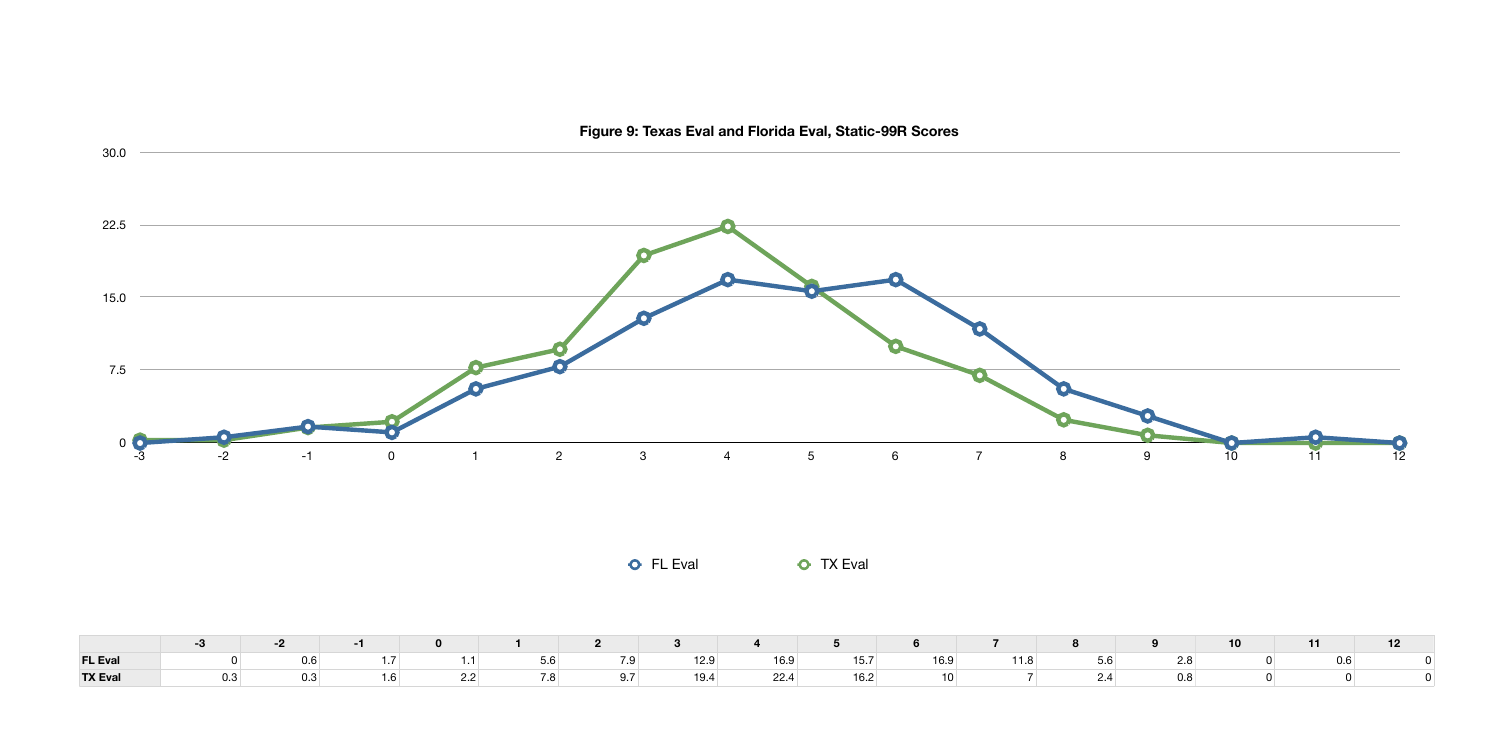**5 yr**

**High Risk 5 yr Complete 5 yr**

|      |      |      |      |      | 2 3 4 5 |      | 6 7 7      | $\overline{\phantom{a}}$ 8 |     |           | $-11/$                  | 12                      |
|------|------|------|------|------|---------|------|------------|----------------------------|-----|-----------|-------------------------|-------------------------|
| 8.8  | 15.9 | 18.7 | 15.9 | 20.3 | 11.1    | 4.8  | $3 \t 1.4$ |                            |     | $0.2$ 0.1 | $\overline{\mathbf{0}}$ | $\overline{\mathbf{0}}$ |
| 11.7 | 15.6 | 16.6 | 15.8 | 15.8 | 9.7     | 8.1  | 3.6        | 2.3                        | 0.5 | 0.3       | $\overline{0}$          | $\pmb{0}$               |
| 5.1  | 5.2  | 9.9  | 12.6 | 19.9 | 16.4    | 13.2 | 9.1        | 5.4                        | 2.3 | 0.8       | $\overline{0}$          | $\overline{\mathbf{0}}$ |
| 12.6 | 15.7 | 16.5 | 15.6 | 14.3 | 9.6     | 7.1  | 4.7        | 2.6                        |     | 0.4       | $\overline{0}$          | $\overline{\mathbf{0}}$ |



# **Figure 10: Texas Initial, Static-99 Scores**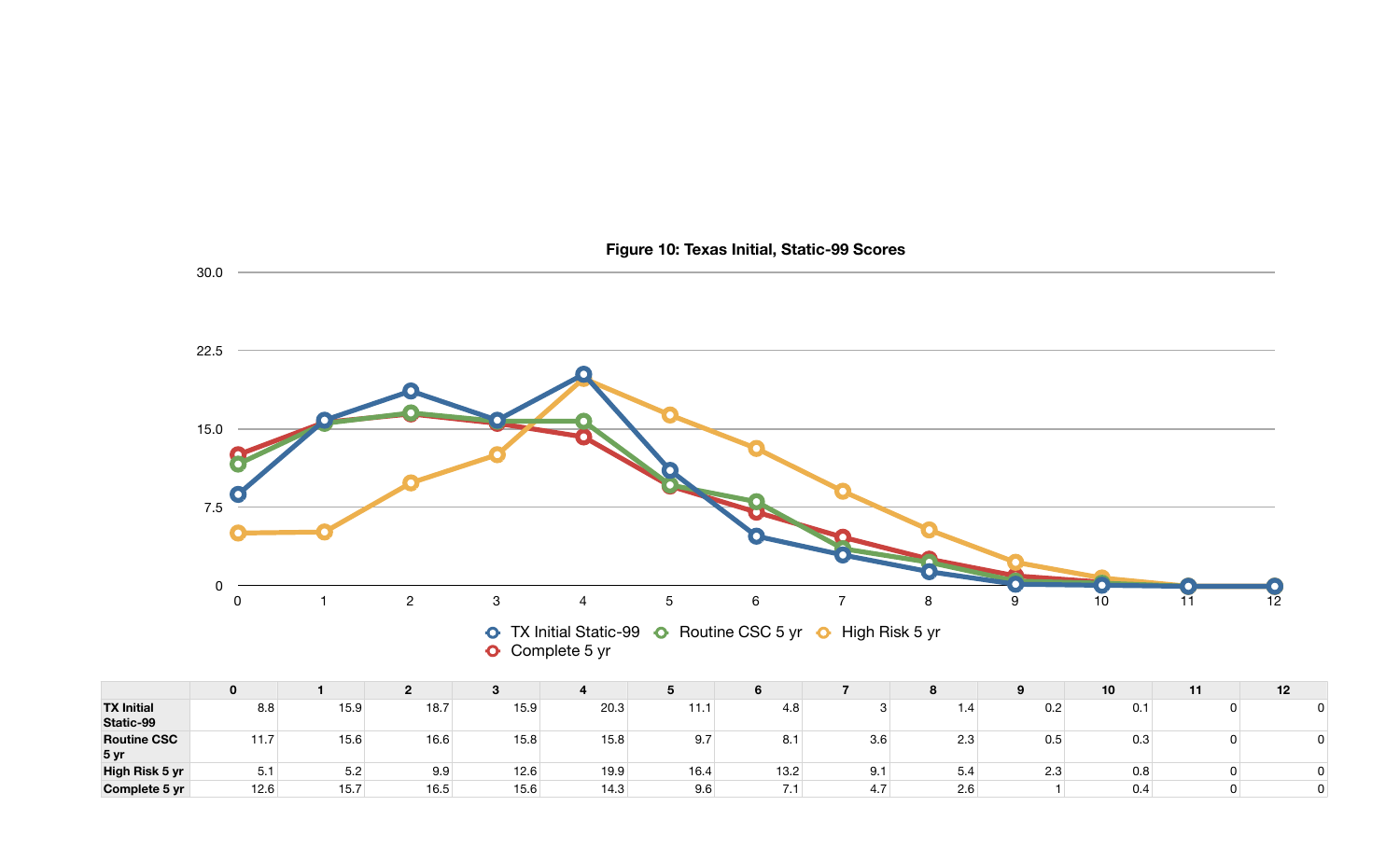|                             |      |               | -    |      |      |      | O    |     | $\mathbf o$          | $\bullet$  | 10  | 12 |
|-----------------------------|------|---------------|------|------|------|------|------|-----|----------------------|------------|-----|----|
| <b>TX Eval</b><br>Static-99 |      | っ -<br>$\sim$ | 10   | 12.1 | 30.7 | 19.1 | 10   | 8.6 | 4.9                  | 0.5        | 0.3 |    |
| <b>Routine CSC</b><br>5 yr  | .    | 15.6          | 16.6 | 15.8 | 15.8 | 9.7  | O.1  | 3.6 | $\sim$ $\sim$<br>ں.ے | 0.5        | 0.3 |    |
| High Risk 5 yr              | 5.1  | 5.2           | 9.9  | 12.6 | 19.9 | 16.4 | 13.2 | 9.1 | . O.A                | ה ה<br>د.∠ | 0.8 |    |
| Complete 5 yr               | 12.6 | 15.7          | 16.5 | 15.6 | 14.3 | 9.6  |      | 4.7 | 2.6                  |            | 0.4 |    |

| 10  | 11 | 12 |
|-----|----|----|
| 0.3 | 0  |    |
| 0.3 | 0  |    |
| 0.8 | 0  |    |
| 0.4 | ი  |    |



# **Figure 11: Texas Eval, Static-99 Scores**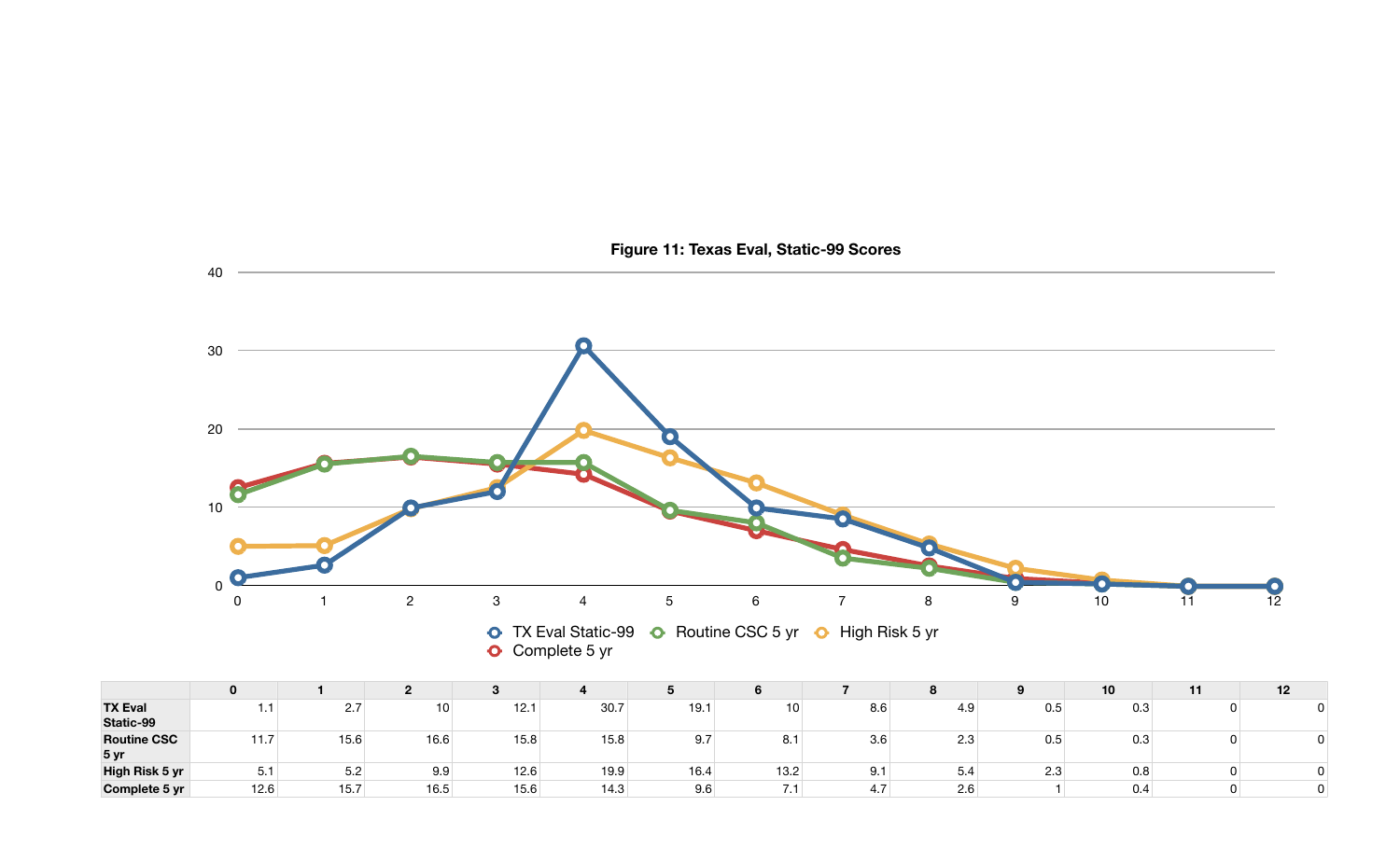|                            |      |      |      |      |      | ັ    |      |      | $\bullet$<br>$\mathbf{o}$ |           | 10  | 12 |
|----------------------------|------|------|------|------|------|------|------|------|---------------------------|-----------|-----|----|
| <b>TX SVP</b><br>Static-99 |      |      |      | 2.3  | 20.5 | 25   | 18.2 | 13.6 | 15.9                      | ററ<br>د.∠ | 2.3 |    |
| <b>Routine CSC</b><br>5 yr | 11.7 | 15.6 | 16.6 | 15.8 | 15.8 | 9.7  | 8.1  | 3.6  | າາ<br>د.∠                 | 0.5       | 0.3 |    |
| High Risk 5 yr             | ا دب | 5.2  | 9.9  | 12.6 | 19.9 | 16.4 | 13.2 | 9.1  | -<br>5.4                  | 2.3       | 0.8 |    |
| Complete 5 yr              | 12.6 | 15.7 | 16.5 | 15.6 | 14.3 | 9.6  | .    | 4.7  | $\sim$ $\sim$<br>2.6      |           | 0.4 |    |

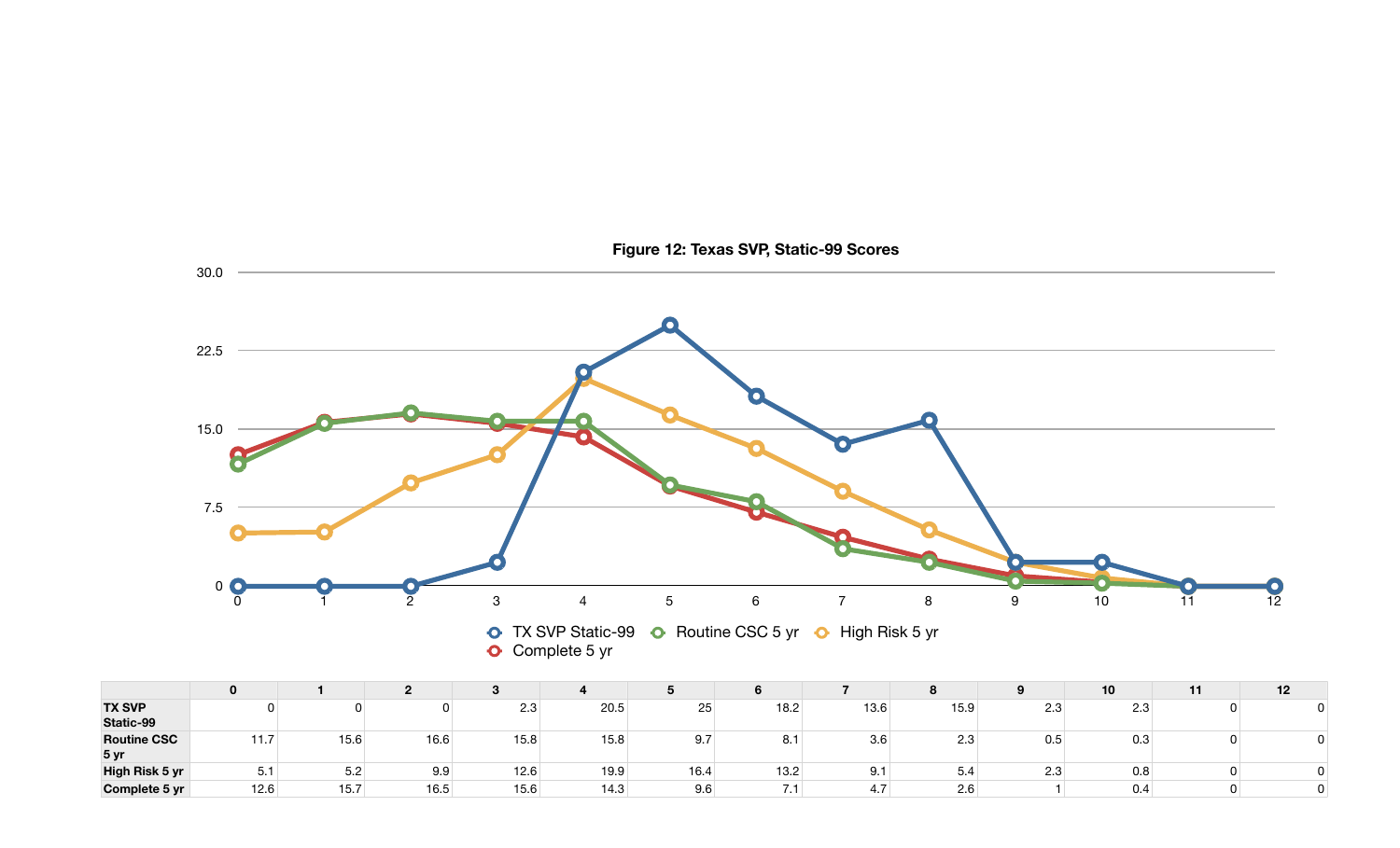|                             |      |      |      |      |      | ◡    |      |      | $\bullet$<br>$\bullet$ |     | 10 <sup>1</sup> | 12 |
|-----------------------------|------|------|------|------|------|------|------|------|------------------------|-----|-----------------|----|
| <b>FL Eval</b><br>Static-99 | 0.7  | 3.3  | 6.8  | 12.8 | 17.5 | 17.1 | 16.5 | 13.1 | $\sim$ $\sim$<br>8.6   |     | 0.6             |    |
| <b>Routine CSC</b><br>5 yr  | 11.7 | 15.6 | 16.6 | 15.8 | 15.8 | 9.7  | 8.1  | 3.6  | $\Omega$<br>ں.∠        | 0.5 | 0.3             |    |
| High Risk 5 yr              | ◡. ៲ | 5.2  | 9.9  | 12.6 | 19.9 | 16.4 | 13.2 | 9.1  | $\overline{ }$<br>5.4  | 2.3 | 0.8             |    |
| Complete 5 yr               | 12.6 | 15.7 | 16.5 | 15.6 | 14.3 | 9.6  | .    | 4.7  | 2.6                    |     | 0.4             |    |

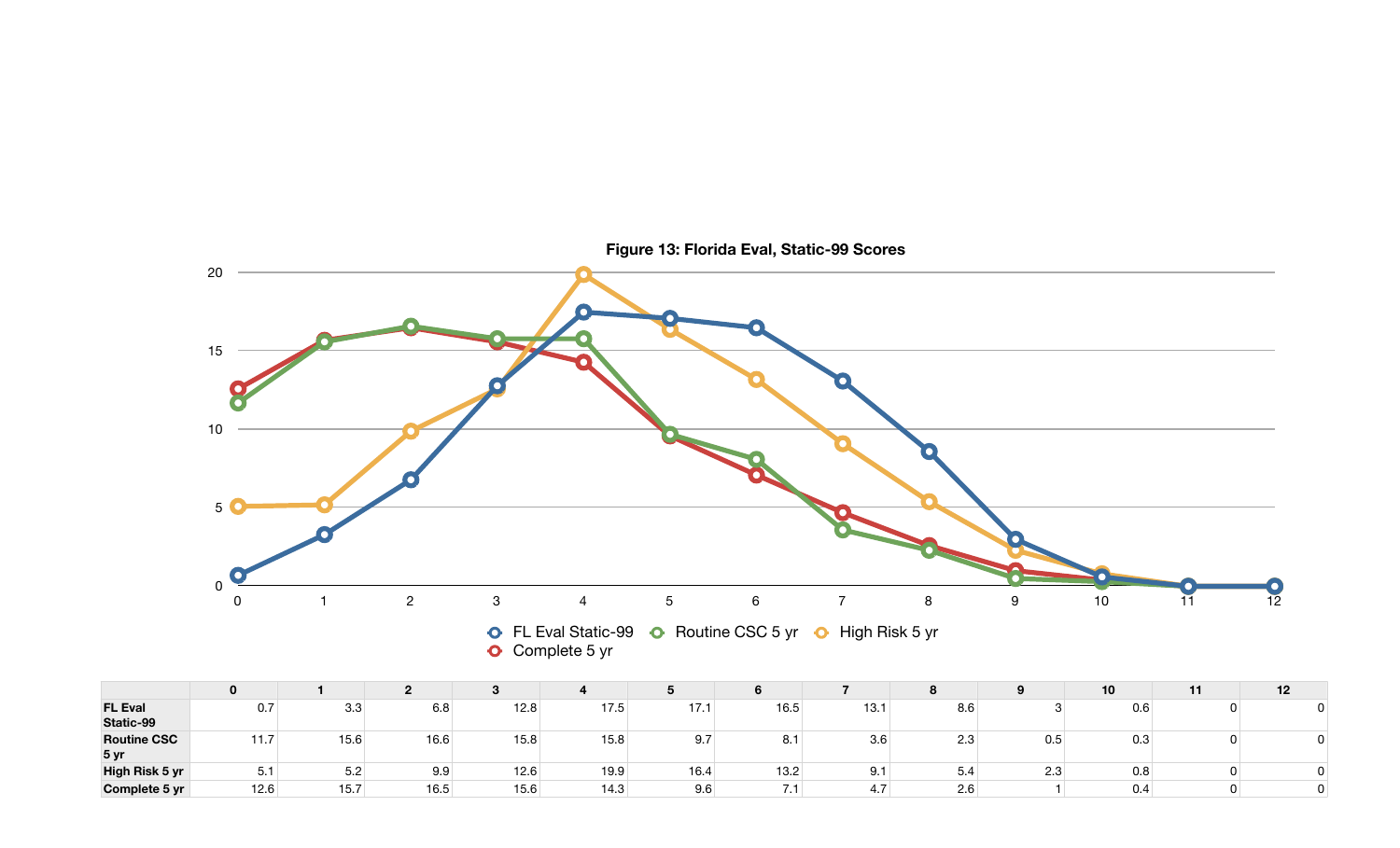|                            | 0          |           |      |      |      |      |      |                      | $\mathbf{o}$      |                      | 10 <sup>°</sup> | 12 |
|----------------------------|------------|-----------|------|------|------|------|------|----------------------|-------------------|----------------------|-----------------|----|
| <b>VA Static-99</b>        | 9.7        | 15.7      | 20   | 19.7 | 13.5 | 9.2  | 6.5  | 3.8                  | ה ו-<br>.         | 0.5                  |                 |    |
| <b>Routine CSC</b><br>5 yr | $-11$<br>. | 15.6      | 16.6 | 15.8 | 15.8 | 9.7  | 8.1  | $\sim$ $\sim$<br>3.6 | <u>ດ ດ</u><br>د.∠ | 0.5                  | 0.3             |    |
| High Risk 5 yr             | ◡.         | らっ<br>◡.∠ | 9.9  | 12.6 | 19.9 | 16.4 | 13.2 | 9.1                  | 5.4               | $\sim$ $\sim$<br>د.∠ | 0.8             |    |
| Complete 5 yr              | 12.6       | 15.7      | 16.5 | 15.6 | 14.3 | 9.6  |      | 4.7                  | 2.6               |                      | 0.4             |    |

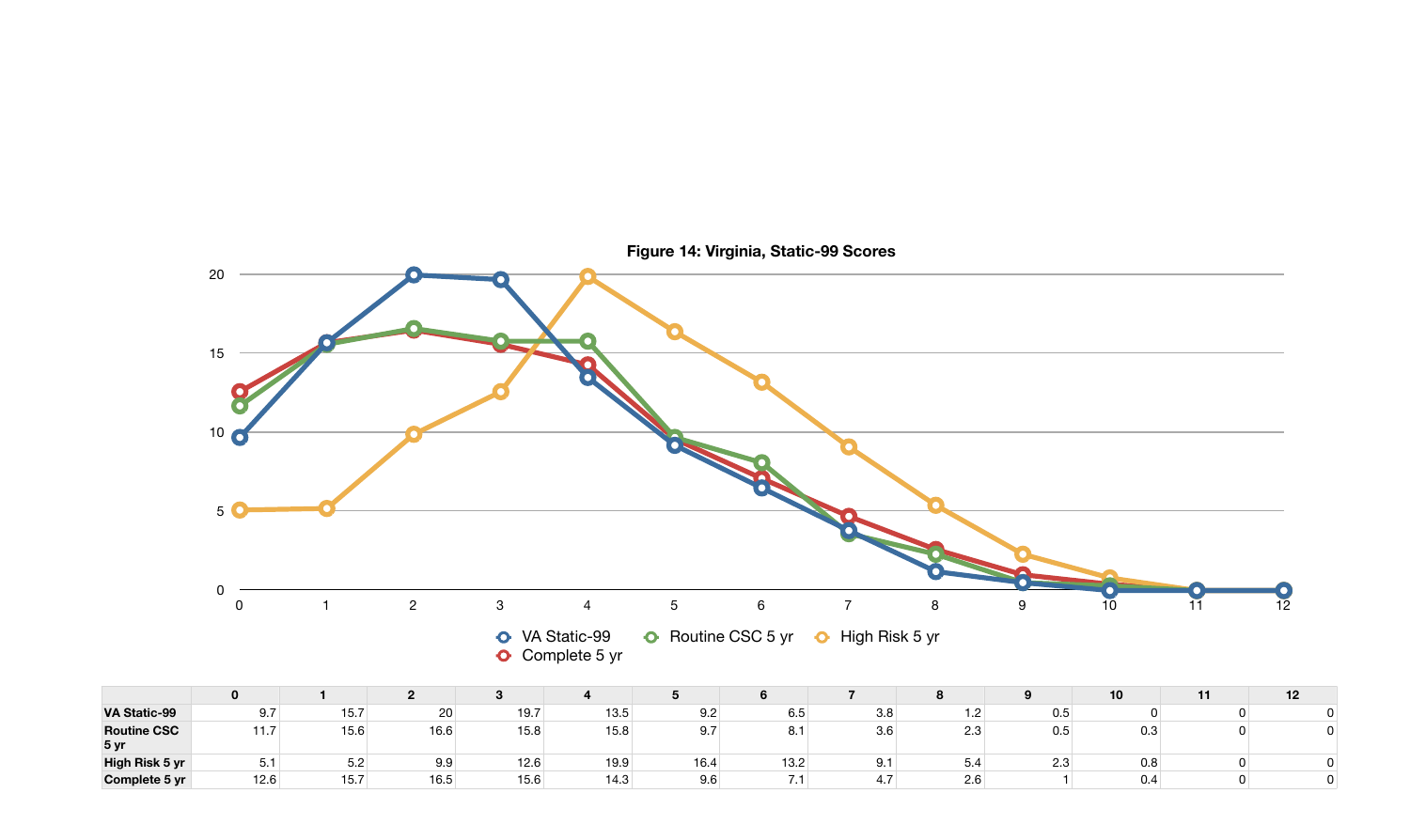|                                                        | $-3$ | $-2$ | -1   |                   |      | 2    | 3    |      |      | O    |                 | 8   | 9   | 10  | 11  | 12 |
|--------------------------------------------------------|------|------|------|-------------------|------|------|------|------|------|------|-----------------|-----|-----|-----|-----|----|
| <b>TX Initial</b>                                      | 1.2  | 2.3  |      | 11.1 <sub>1</sub> | 14   | 14.5 | 16.9 | 15.1 | 9.7  | 4.7  | 2.5             | 0.8 | 0.2 | 0.1 |     |    |
| Routine 5 yr                                           | 1.7  | 2.7  | 10.8 | 12.2              | 14.5 | 14.5 | 14.2 | 11.5 |      | 4.6  | 3.1             | 1.2 | 0.5 | 0.3 |     |    |
| <b>Preselected</b><br>for Treatment<br>5 <sub>yr</sub> | 1.8  | 1.8  | 9.8  | 13.8              | 14.9 | 15.8 | 13.1 | 11.5 | 7.9  | 4.9  | 2.4             | 1.9 | 0.5 | 0.2 | 0.1 |    |
| <b>High Risk/</b><br><b>High Need 5</b><br>yr          | 0.1  | 0.5  | 2.4  | 3.4               | 6.9  | 6.7  | 12.3 | 16.8 | 17.5 | 14.4 | 10 <sup>°</sup> | 5.5 | 2.7 | 0.8 | 0.2 |    |
| <b>Non-Routine 5</b><br>yr                             | 1.1  | 1.4  |      | 9.7               | 11.5 | 11.7 | 12.7 | 13.5 | 11.9 | 8.8  | 5.5             | 3.2 | 1.3 | 0.4 | 0.1 |    |

**Figure 15: Texas Initial, Static-99R Scores**



- Routine 5 yr **C** Preselected for Treatment 5 yr
- High Risk/High Need 5 yr **O** Non-Routine 5 yr

TX Initial

- -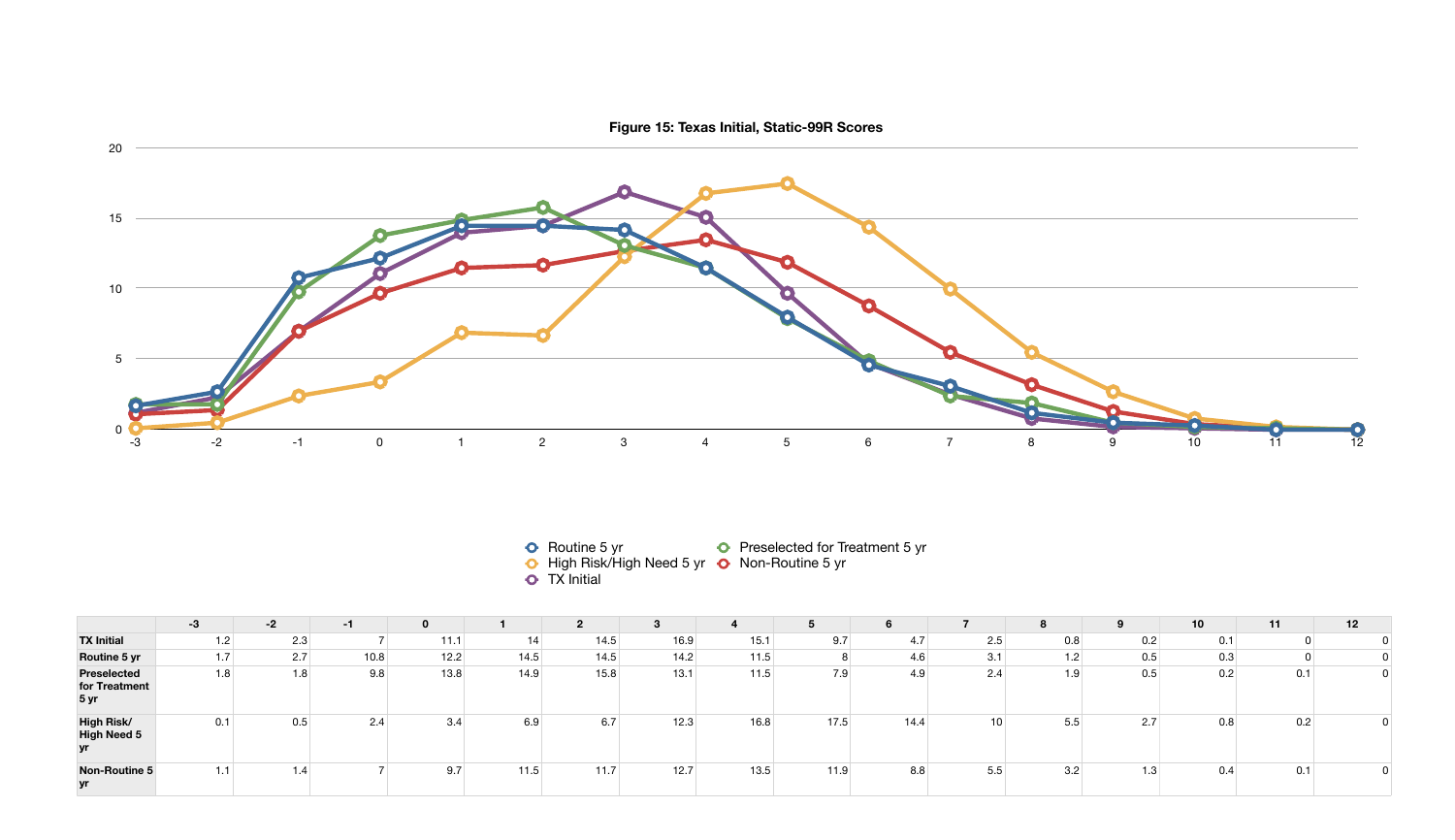|                                                        | $-3$ | $-2$ | -1   |      |      | $\mathbf{2}$ |      |      |      | $6\phantom{1}$ |                 | 8   | 9   | 10 <sup>1</sup> | 11  | 12 |
|--------------------------------------------------------|------|------|------|------|------|--------------|------|------|------|----------------|-----------------|-----|-----|-----------------|-----|----|
| <b>TX Eval</b>                                         | 0.3  | 0.3  | 1.6  | 2.2  | 7.8  | 9.7          | 19.4 | 22.4 | 16.2 | 10             |                 | 2.4 | 0.8 |                 |     |    |
| Routine 5 yr                                           | 1.7  | 2.7  | 10.8 | 12.2 | 14.5 | 14.5         | 14.2 | 11.5 | 8    | 4.6            | 3.1             | 1.2 | 0.5 | 0.3             |     |    |
| <b>Preselected</b><br>for Treatment<br>5 <sub>yr</sub> | 1.8  | 1.8  | 9.8  | 13.8 | 14.9 | 15.8         | 13.1 | 11.5 | 7.9  | 4.9            | 2.4             | 1.9 | 0.5 | 0.2             | 0.1 |    |
| <b>High Risk/</b><br><b>High Need 5</b><br>yr          | 0.1  | 0.5  | 2.4  | 3.4  | 6.9  | 6.7          | 12.3 | 16.8 | 17.5 | 14.4           | 10 <sup>1</sup> | 5.5 | 2.7 | 0.8             | 0.2 |    |
| <b>Non-Routine 5</b><br>yr                             | 1.1  | 1.4  |      | 9.7  | 11.5 | 11.7         | 12.7 | 13.5 | 11.9 | 8.8            | 5.5             | 3.2 | 1.3 | 0.4             | 0.1 |    |

- 
- TX Eval **C** Routine 5 yr
- Preselected for Treatment 5 yr **O** High Risk/High Need 5 yr
- Non-Routine 5 yr
- -

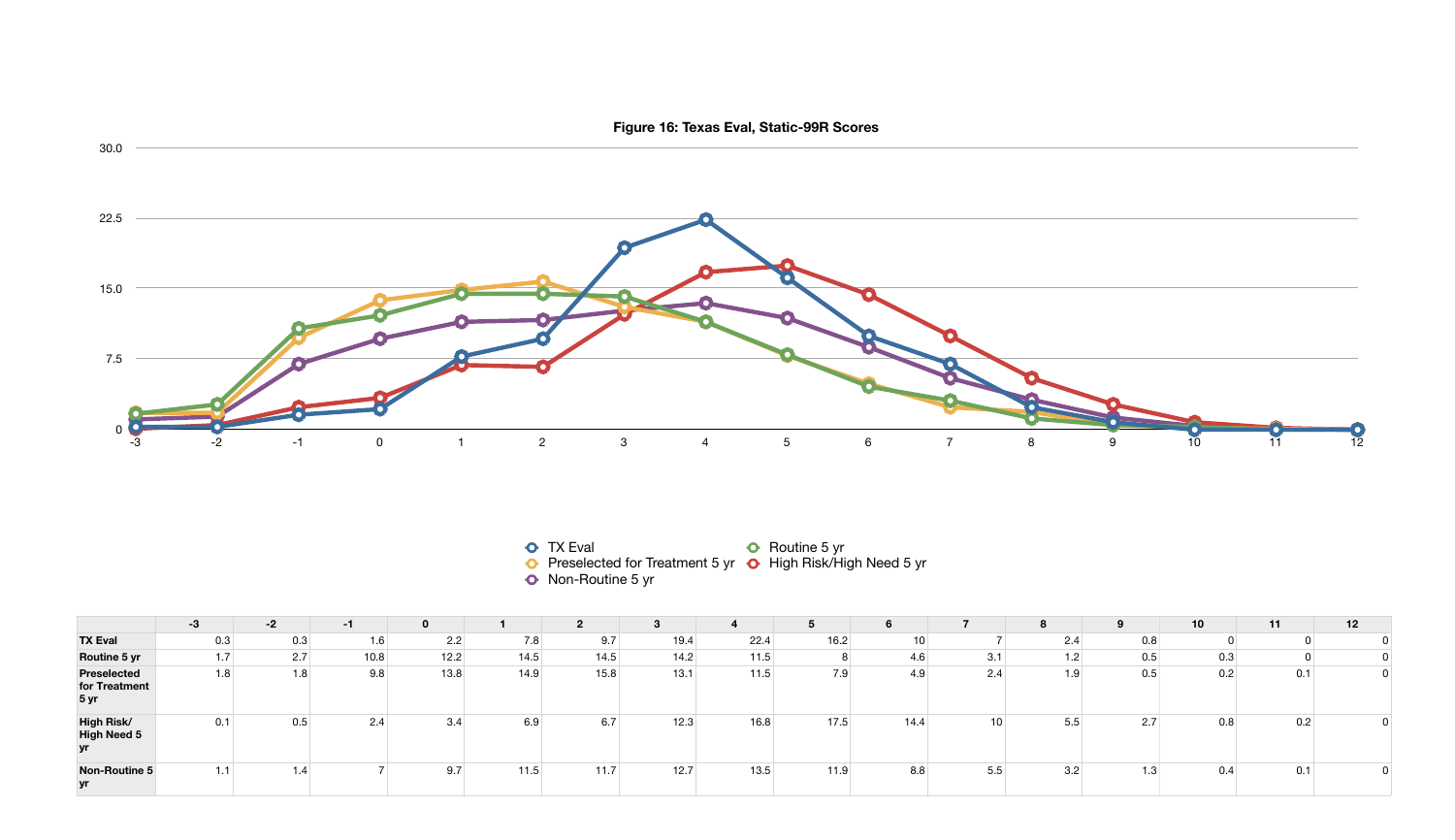|                                                        | $-3$ | $-2$ | -1   | 0    |      | 2    | n.<br>3 |      |      | O    |                 | 8   | 9   | 10  | 11  | 12 |
|--------------------------------------------------------|------|------|------|------|------|------|---------|------|------|------|-----------------|-----|-----|-----|-----|----|
| <b>TX SVP</b>                                          |      |      |      |      | 2.3  | 2.3  | 9.1     | 20.5 | 25   | 13.6 | 18.2            | 6.8 | 2.3 |     |     |    |
| Routine 5 yr                                           | 1.7  | 2.7  | 10.8 | 12.2 | 14.5 | 14.5 | 14.2    | 11.5 |      | 4.6  | 3.1             | 1.2 | 0.5 | 0.3 |     |    |
| <b>Preselected</b><br>for Treatment<br>5 <sub>yr</sub> | 1.8  | 1.8  | 9.8  | 13.8 | 14.9 | 15.8 | 13.1    | 11.5 | 7.9  | 4.9  | 2.4             | 1.9 | 0.5 | 0.2 | 0.1 |    |
| <b>High Risk/</b><br><b>High Need 5</b><br>yr          | 0.1  | 0.5  | 2.4  | 3.4  | 6.9  | 6.7  | 12.3    | 16.8 | 17.5 | 14.4 | 10 <sup>1</sup> | 5.5 | 2.7 | 0.8 | 0.2 |    |
| <b>Non-Routine 5</b><br>yr                             | 1.1  | 1.4  |      | 9.7  | 11.5 | 11.7 | 12.7    | 13.5 | 11.9 | 8.8  | 5.5             | 3.2 | 1.3 | 0.4 | 0.1 |    |

- TX SVP
- High Risk/High Need 5 yr **O** Non-Routine 5 yr
	-
- 
- 



- Routine 5 yr **C** Preselected for Treatment 5 yr
	-